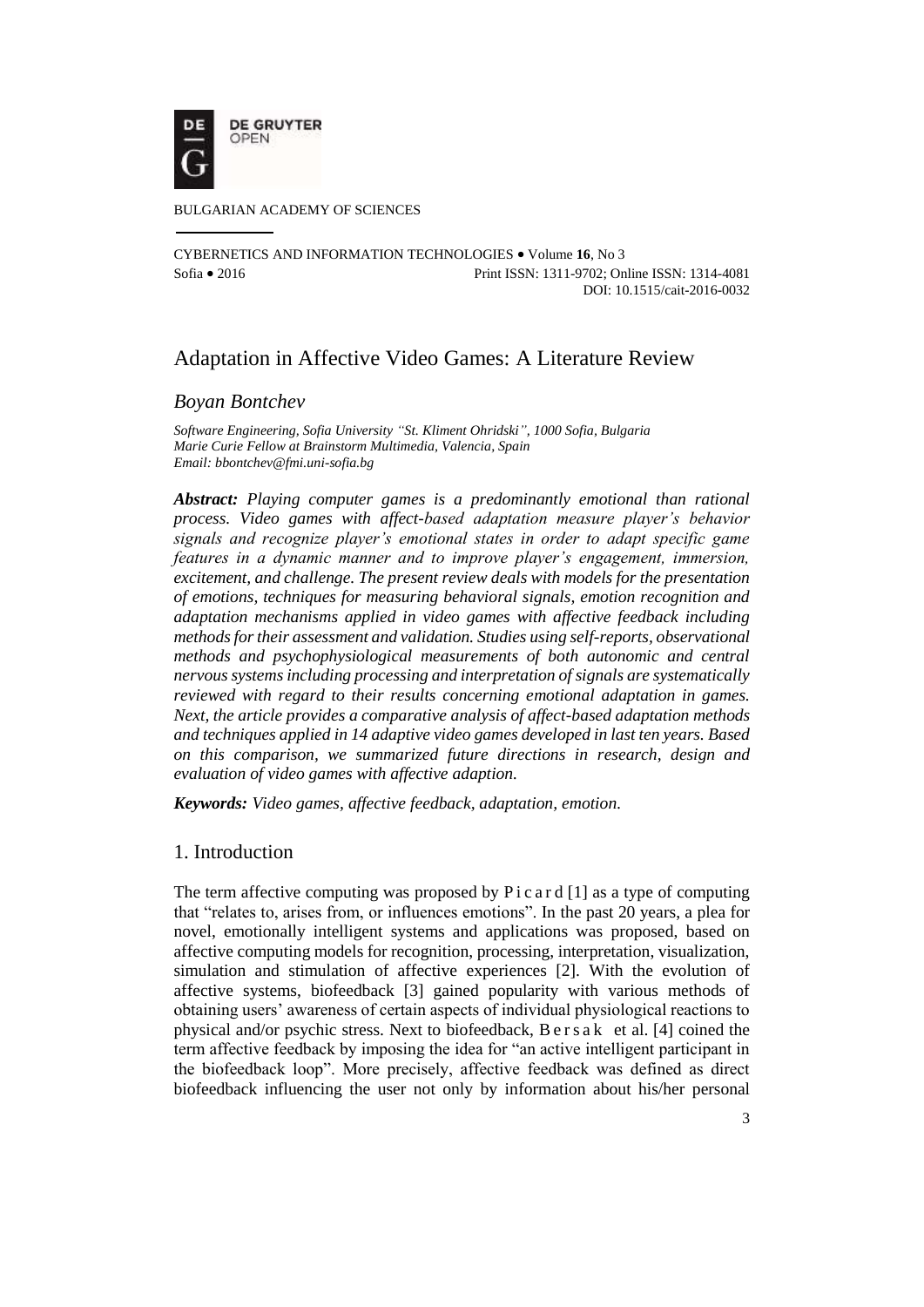"bio-state" but mostly by the way of its presentation. In fact, affective feedback was used earlier by P o p e,  $B \text{o} g$  a r t, and  $B$  a r t  $o$  l o m e [5] in order to detect negative emotional states by measuring electroencephalographic signals and, next, to select specific features for calculating an index of operator engagement used to make decisions how to reconfigure automated tasks. Besides measuring activity of the Central Nervous System (CNS) by using electroencephalography [6] or other brain imaging technologies [7], biofeedback systems register changes in signals produced by the Autonomic Nervous System (ANS) such as heart rate variability, blood pressure, and skin conductance response. For a detailed review of ANS measures [8].

Modern affective feedback computing systems move the focus of applying information about user affect from adapted task automation to dynamic adjustment of game difficulty level [9] and adaptation of audio-visual effects [10]. Among the variety of affective feedback systems, affective 3D visual spaces and video games gained ever growing popularity worldwide by engaging players in emotionally intensive interactions [11]. Affective feedback design was used in both entertainment video games and serious games specially dedicated to education, training, and rehabilitation therapies  $[12]$ . Gilleade, Dix and Allanson  $[13]$  defined affective gaming as a specific form of gameplay "where the player's current emotional state is used to manipulate gameplay". Affective 3D visual spaces and player-centered video games rely on specific design of the environment in order to affect the user's mental state and to adjust some system features according to the induced affect. They appeal to users by rewarding them for moving to desired psychophysiological states and, thus, create more dynamic and unpredictable gameplay and generate personalized and situated game experiences [14].

Affective video games measure physiological signals and use them for recognizing player's emotional states for enabling more spectacular and exciting forms of gameplay [15]. Emotion-based games are reported to improve player's engagement, immersion, excitement, and challenge [16, 17] by dynamically adapting specific game features according to the recognized emotions or directly to the measured physiological signals within a feedback loop [18]. Y a n n a k a k i s and Tigelius [19] define three basic system requirements for a successful implementation of the affective loop within adaptive games: (1) tailoring emotionally-adaptive games to affective response patterns of each individual player; (2) implicit to players adaptation process at run time; and (3) affect-based interactions should match game context, adaptable game features, individual subjective input, and objective data obtained from alternative player modalities.

Emotionally-based adaptation is capable of inducing desired emotional player states such as excitement or engagement and, at the same time, to avoid other, undesired states like boredom or overload [20] Affective video games with emotionbased adaptation use three types of mechanisms for dynamic adaptation during the gameplay, namely:

• adjustment of explicit, implicit, or player-driven game tasks  $[21]$  and their managed appearance in the game flow [22];

- adaptation of difficulty towards player's anxiety  $[23]$  or skill level  $[20]$ ;
- adjustment of audio-visual properties such as ambient light [24].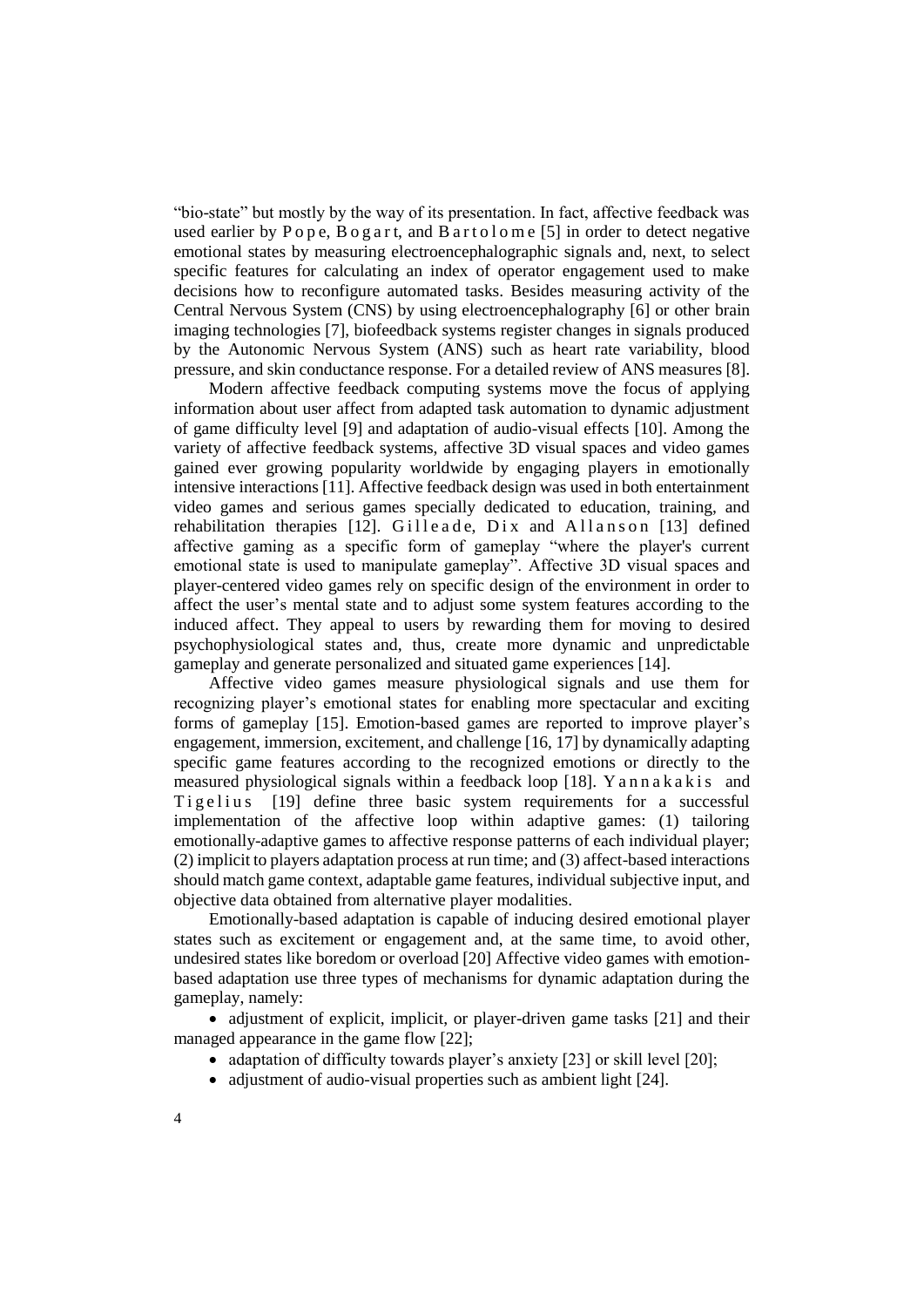There are several detailed reviews in the area of adaptive games presenting stateof-the-art experience-driven procedural content generation [19], personalized gaming in general [25], adaptive serious games for education [26], and dynamic difficulty adjustment in computer games [27]. Other reviews discuss affective games concerning mainly fundamentals of physiological computing [28], psychophysiological methods in game research [15], methods for data fusion and system adaptation using ANS responses [29], and a historical view of technological advancements in affective gaming [30]. In contrast to them, the present article provides a review on adaptation models, mechanisms and practices used in affective video games including ways of their application, assessment and experimental validation. Section 2 presents fundamentals of affective feedback and its application in affective games. The targets of adaptation are discussed, i.e. gaming features adapted according to recognized player's affective states via a physiology-based methods for affect inference. Section 3 is dedicated to the player representation in adaptive affective games, required for detecting changes in the emotional state of human players. There are both discrete and dimensional modelling perspectives of studying emotions. Next, flow, immersion and motivation are introduced as psychological concepts important for effective design and evaluation of affective games. Section 4 discusses measuring and recognizing emotions in player-centric adaptive games. Self-reports, observational methods and psychophysiological measurements are analysed with regards to their advantages and disadvantages as emotion measurement strategies. There is a discussion regarding the types of measurements of physiological signals produced by ANS and CNS, which are highly used in affective games. Both processing and interpretation of physiological signals are outlined with respect of their use for emotion recognition. Section 5 provides a discussion about adaptation in modern affective games. 14 video games with affectbased adaptation developed in last ten years are analysed and compared according various criteria concerning properties of affective video games, technological and methodological issues of game realisation and, as well, experimental validation, outcomes and impact of the affect-based adaptation. Finally, the conclusions demarcate directions in research, design and evaluation of future adaptive affective video games (Section 6).

# 2. Affective adaptation in video games

Since the time of their advent, video games apply adaptive techniques according to data about player's performance. Player-centric adaptive gameplay possesses essential advantages compared to the static, non-adaptive gameplay, as far as an appropriately adaptive game succeeds in matching essential cognitive features of the player. They increase stepwise game difficulty level according to player's results and skills demonstrated during gameplay. However, playing a game is mainly an emotional process and, therefore, adaptation based on player performance is not sufficient in terms to adjust the game features to goals, preferences, emotions and expectations of each individual player. R o u s e [31] formulates the central problem of computer games regarding their highly interactive nature as a necessity to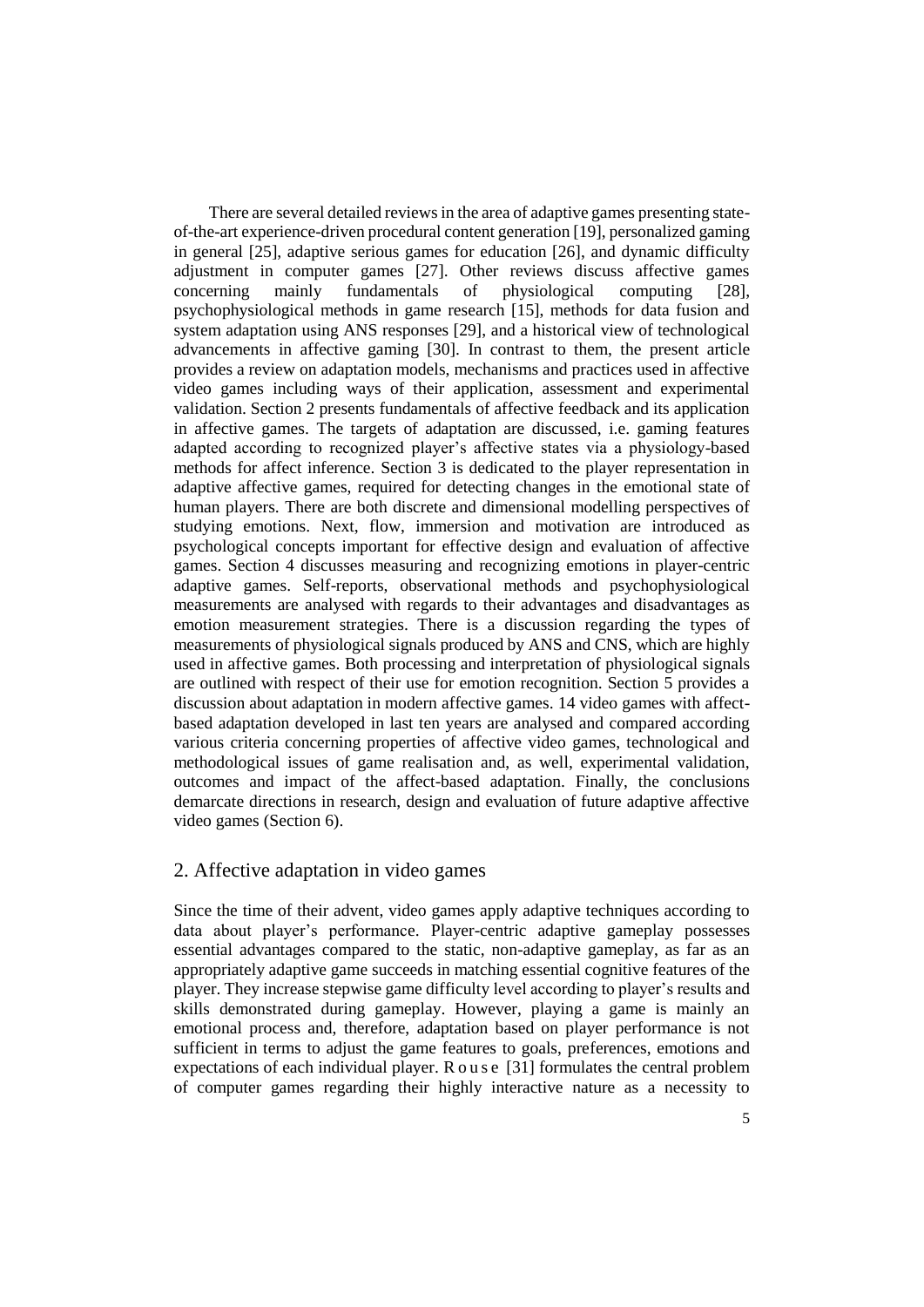"give players the power to make their own choices, decisions which effect which emotions they may feel immediately or later in the game". This makes emotionallybased adaptation methods used in affective games especially significant, as they deal with dynamic game balancing in order to adjust specific game elements and parameters in an appropriate way.

### 2.1. Application of affective feedback in video games

Traditional biofeedback defines a standard biofeedback loop, where users learn to control their physiological state based on information provided by bio-sensors and presented on a device or a given media. On other hand, as stated by B e r s a k et al. [4] computers should have "the ability to recognize, react to, and affect our physiological state in a meaningful way". The authors created a racing game called Relax-to-Win and using player's galvanic skin responses for measuring current level of relaxation of given player and, next, controlling the speed of a dragon within the gameplay according to this relaxation's level. Therefore, they demonstrated the so called *affective feedback loop* where the computer (but not the user) learns how environments affect the psycho-physiological user's state and adjusts its behaviour according to these changes. The users start feeling more and more involved in the process, while their emotions are reinforced. The affective loop does not represent how the system infers users' emotional states, however, for reacting appropriately to the communicated emotional expressions, the systems has either to classify or to estimate the physiological responses received from the users [29].

Gilleade,  $D$ ix and Allanson [13] defined affective game as a game supporting the affective feedback loop, which differs from the standard biofeedback loop in terms of propagation of uncontrolled affective information. As they noted if, after sufficient practicing the game, players becomes skilful enough to control their normal physiological responses, then this awareness of volitional control will convert the affective game into a game with "straight-forward biofeedback". Such biofeedback games are defined by  $N$  a c k e et al. [32] as games with "direct physiological control" meaning direct (voluntary) manipulation and control of actions in the virtual world by the player using muscle flexion, eye gaze or input from temperature sensor (through blowing hot air on it). In contrast, indirectly-controlled physiological games are manipulated in an indirect (involuntary) by player's body activations such as heart rate and galvanic skin response. The direct-indirect dichotomy of physiological control is similar to the approach of K u i k k a n i e m i et al. [33] who applied both implicit and explicit biofeedback mechanisms within a First-Person Shooter (FPS) game. They used explicit for the player control over game dynamics making him/her aware about game manipulation, which resulted in increasing player's immersion, while the implicit control was based on player's physiological state without players to be conscious about the changes.

A more precise processing model of player-centric adaptation in affective video games is proposed by Parnandi and Gutierrez-Osuna [34] based on concepts from classical control theory. The model shows how a game parameter (e.g., game difficulty level) is controlled by the level of player's arousal estimated by measuring a physiological response (Electro-Dermal Activity, or EDA) of the player.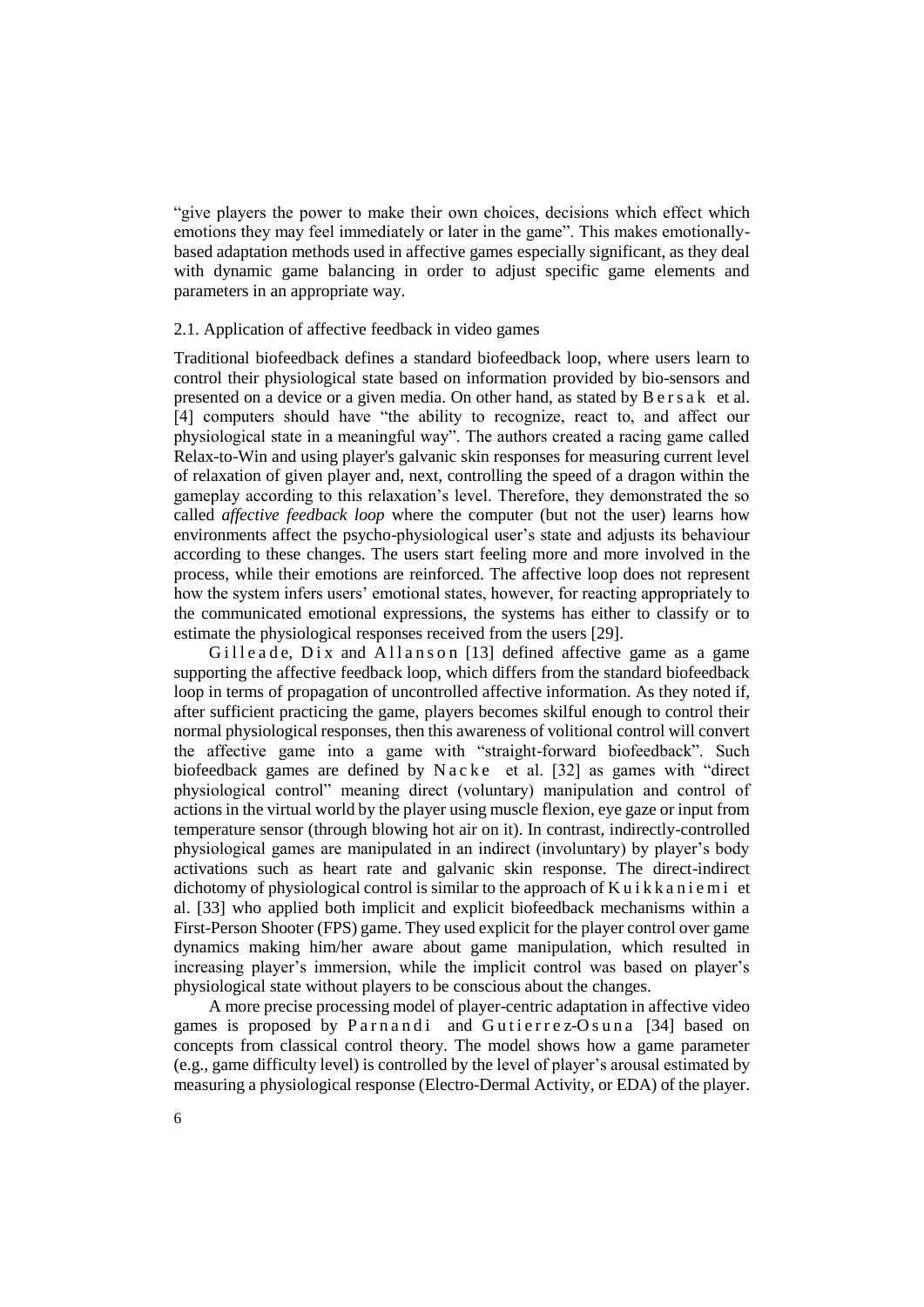By using the affective loop (Fig. 1), the model tries to keep the value of EDA measured at time *t* (indicated as *r*(*t*)), i.e., current player's arousal, at an optimal setpoint level (denoted as  $r_0$  in the figure);  $s(t)$  stands for game stimuli level (e.g., game difficulty level) in time t and is used as emotional stimulus for the player, and  $E(t)$  is the error presenting the difference between value of EDA during time t and the chosen set-point level.



Fig. 1. Block-diagram of an adaptive affective game [34]

This adaptive scheme shown in Fig. 1 uses a negative feedback control – it keeps player's arousal near the optimal level to offer improved player's attention and therefore higher performance during the game play. In this way, negative control loops reduce the difference (the error) between the real-time psychophysiological measure and the desired level (standard) of player's emotional state and, thus, create behavioural stability during gameplay by keeping the player within a safe zone of stability of performance effectiveness [28]. Contrary to the negative feedback, positive physiological feedback control is discrepancy-enlarging and acts as an amplifier of the difference between the measured psychophysiological input and the desired player's standard one, leading to performance instability. When applying positive feedback control, the biocybernetic system may steadily increase the desired level of player's emotion, for reaching greater performance and pleasure thanks to elicited creative impulses [35]. Within combined scenarios, the affective feedback loop may toggle between positive and negative control dynamics [28], where positive feedback used for relatively shorter gameplay aiming at skill acquisition is alternated with longer time intervals of "performance stability and skill consolidation" possible only under negative feedback control.

# 2.2. Targets of affective adaptation in video games

Affective loop explains how game adaptation creates emotion stimuli resulting in emotion elicitation from the player. Therefore, it is crucially important to outline possible targets of adaptation in affective game design, which elicit player's emotions and hence evoke physiological responses. As real-time physiological responses vary between players with different profiles regarding their gaming experiences and affective personality traits, Gilleade, Dix and Allanson [13] proposed a vertical approach to the classification of the targets of game adaptation consisting of three high-level design heuristics for dynamic adjustment of affective gaming: "*assist me-challenge me-emote me*". Players might be assisted at any problematic situations during the gameplay, for example such with rising frustration measured by the game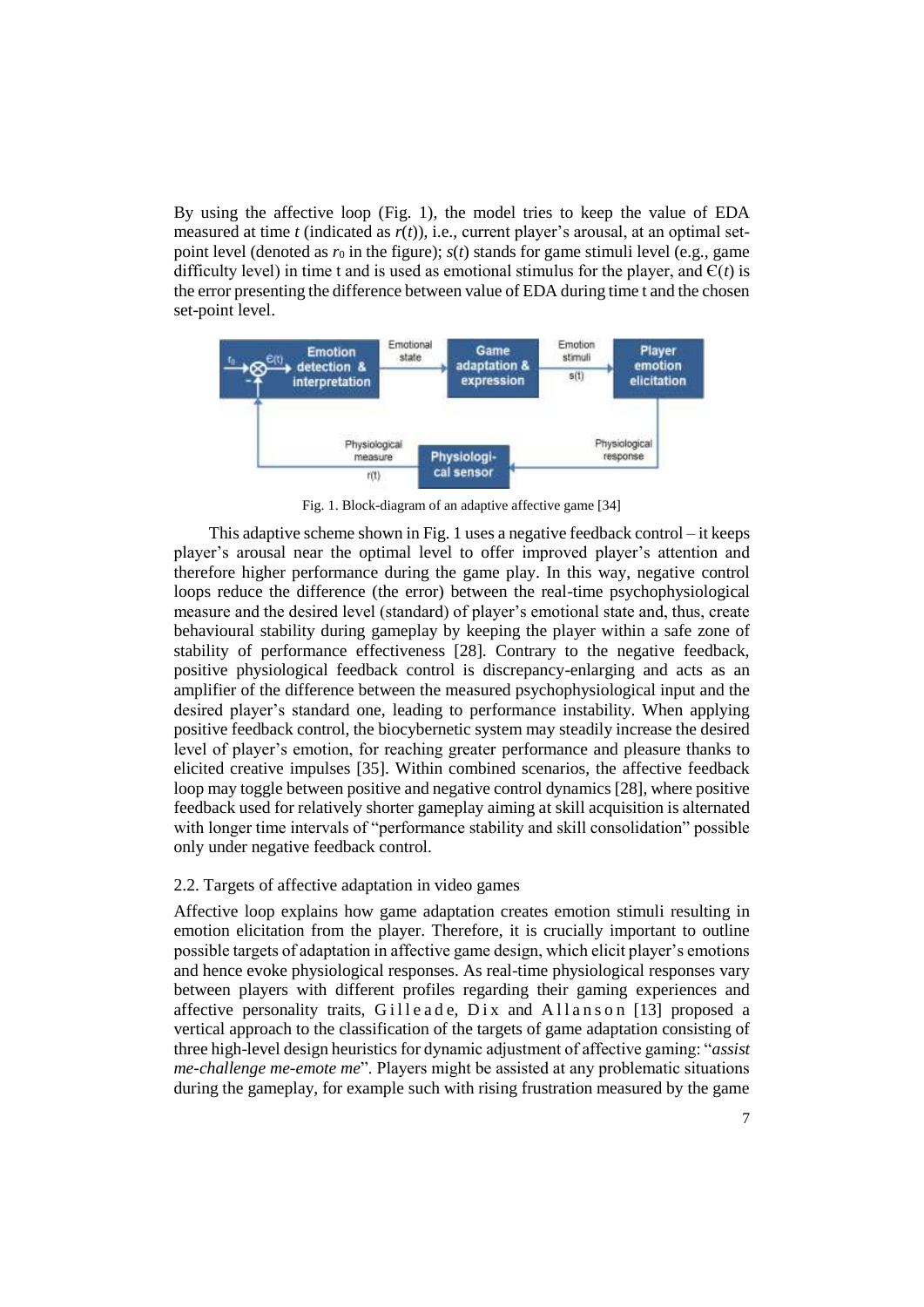[36], or by using adaptive companions changing their behaviour – between cautious, supporting and aggressive one – according to player's experience for reaching more meaningful and engaging gameplay [37]. The challenge me heuristic represents base for research in adaptive games concerning Dynamic Difficulty Adjustment (DDA) instead simple increasing of difficulty level, for balancing game challenge according player's skills [38]. The last heuristic (emote me) is only sketched in [13], however, it reveals a great potential to provoke desired emotions by changing design aesthetics and multimedia content of a video game based on actual emotions of the player. In such biofeedback-controlled games and environments, player's emotions are detected through physiological signals and used further for controlling some audio-visual aspects of the game, like adapting game sound for supporting greater player's immersion and sense of presence [39].

The "*assist me-challenge me-emote me*" game design model corresponds semantically to other design triangles proposed in other researchers and game developers. The most distinguished of them is probably the MDA (standing for Mechanics, Dynamics, and Aesthetics) paradigm coined by Hunicke and C h a p m a n [40], where mechanics stand for game formal rules, their enforcement mechanisms, data representation and algorithms embedded within game components; dynamics describe the run-time behaviour of the mechanics; and aesthetics present emotional responses evoked in players by the dynamics like excitement, frustration or motivational intensity. On the other hand, MDA levels are mapped clearly to three main categories of game adaptation summarized by  $N$  o v a k, M i h e l j and M u n i h [29] as: (1) adaptive automation of tasks with possible provision of automated assistance; (2) adjustment of game difficulty level (often abbreviated as DDA from dynamic difficulty adjustment) for balancing challenge with player skills; and, (3) adaptation of audio-visual effects.

### 2.2.1. Adaptive automation of tasks

Adaptive task automation techniques start automated assistance for game tasks when high player's workload is discovered or maintain an optimal level of vigilance during tasks execution [34] by operating negative feedback loop increasing task allocation when players become hypo-vigilant and vice versa. In addition, tasks' sequencing in gameplay can be monitored according to physiological responses measured by biometric sensors in order to provoke or suppress specific player emotions. In general, game tasks can be divided into three types [21]:

1) explicit tasks – such as objectives, goals and missions posed to the player as part of the gameplay;

2) implicit tasks – not explicitly stated by the game interface but expected to be fulfilled; such as "stay alive", "maximize your skills", or "collect as many items as possible";

3) player-driven tasks – created by the player thanks to his/her creativity within existing limitations of given game mechanics and leading to so called emergent gameplay [41] typical for Minecraft™ and other video games with no predefined narratives.

For the three types of tasks, game difficulty level can be adjusted automatically.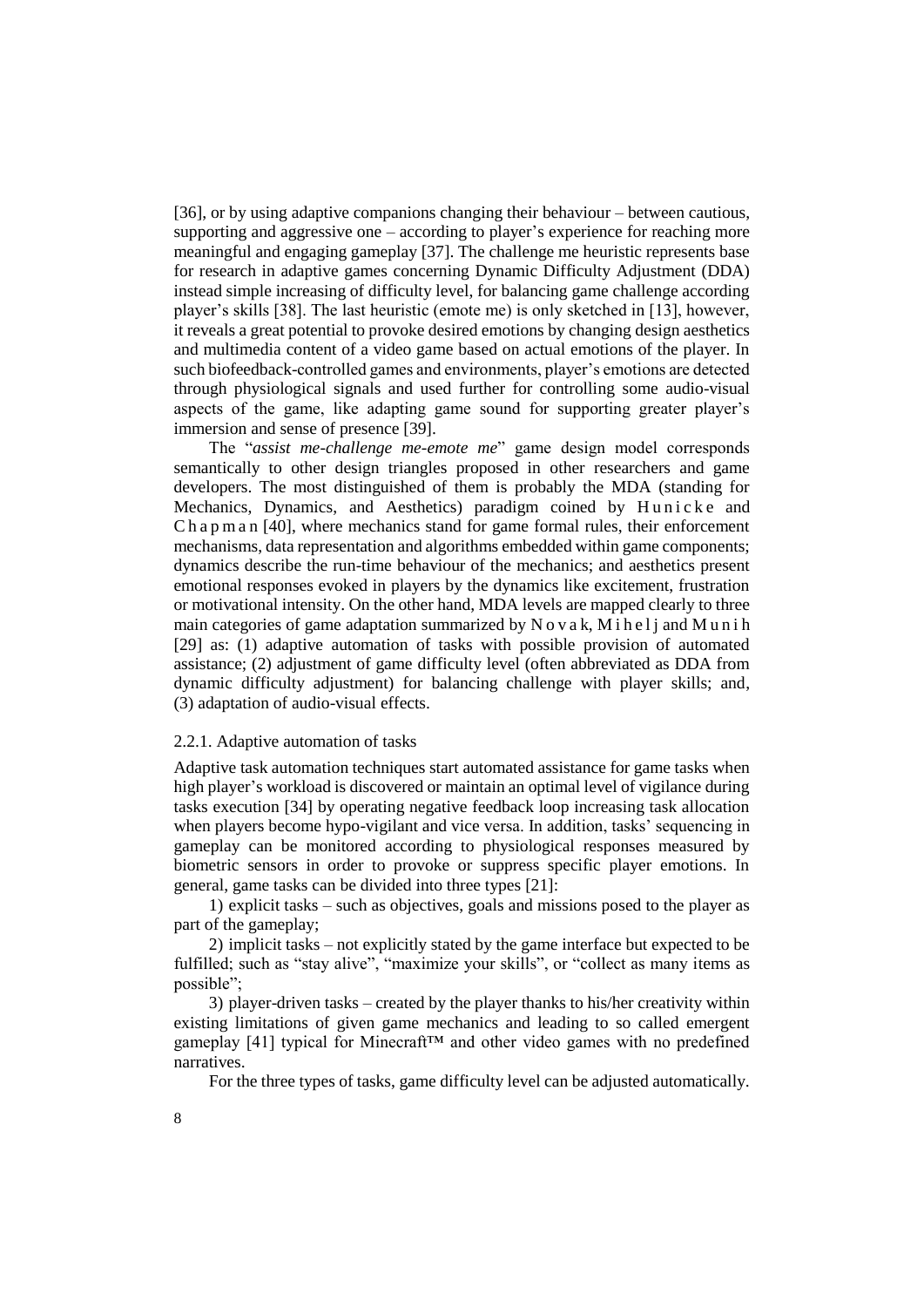### 2.2.2. Adjustment of game difficulty level

Traditional approaches of DDA, or so called dynamic game balancing, use player's performance as a base for dynamic control of task's difficulty by using a positive feedback loop [9]. Player performance allows straightforward realizations of DDA without any additional devices. In addition, interactive affective systems rely on affective loop adaptation [18] for reaching rich gameplay experiences. In a similar way,  $\text{R}$  a n i,  $\text{S}$  a r k a r and L i u [23] combined player's anxiety feedback for DDA by using negative feedback loop, with the traditional performance feedback for dynamic adaptation of game difficulty. In the same work, the feedback based on anxiety was found to be more effective than that one based on performance in regard of an immersive and challenging gameplay. Player's immersion was found to be strongly increased by using explicit, conscious player's control over game dynamics [33] unlike exploiting unconscious player's control. N a c k e et al. [32] used indirect, non-voluntary player's control based on physiological signals to manipulate successfully some game mechanics by changing values of game environmental variables. As L i u et al. [9] highlighted, methods for DDA applying only affective state information may appear not optimal. They propose experimenting with versatile DDA mechanisms considering "player's performance, his or her personality, and the context and complexity of the game among other issues to generate a rewarding gaming experience". Generally, approaches to DDA might be categorized in three types according to the method of adaptation [27]:

1. DDA by means of automatic level generation – uses methods for Procedural Content Generation (PCG), summarized by Y a n n a k a k i s and  $T$  o g e l i u s [19] typically for platform games such as Nintendo's Super Mario Bros and its public domain clone Infinite Mario Bros. Textual and multimedia game content such as narrative, dialogues, quests, camera profiles, levels, textures, etc. – but excluding artificial intelligence for Non-Player Characters (NPC) – is created automatically by means of algorithmic procedures. PCG was initially introduced to the computer game offline, however, there are more and more recent approaches for online dynamic adaptation of content to changes of the player model.

2. DDA by means of modification of Artificial Intelligence (AI) – based on dynamic adaptation of difficulty of an intelligent NPC by picking out AI behaviour most relevant to the current state of the player's abilities and emotions. Modifications of NPC behaviour can include dynamic scripting (on-the-fly generation of different scripts for intelligent agents according to the player's behaviour), machine learning for NPC construction using genetic algorithms, or using adaptive agents [27].

3. DDA by means of adjusting level content, i.e., game items for player interactions – means dynamic adaptation of level of inventory interacted by the player for specific game context according to player's skill acquisition. Within Hamlet – a DDA system built using Valve's Half Life game engine – Hunicke and Ch a p m a n [40] define adjustment actions and policies for player's inventory. Reactive actions are used for adjusting "on stage" game items, while proactive actions adjust "off stage" (inactive) items.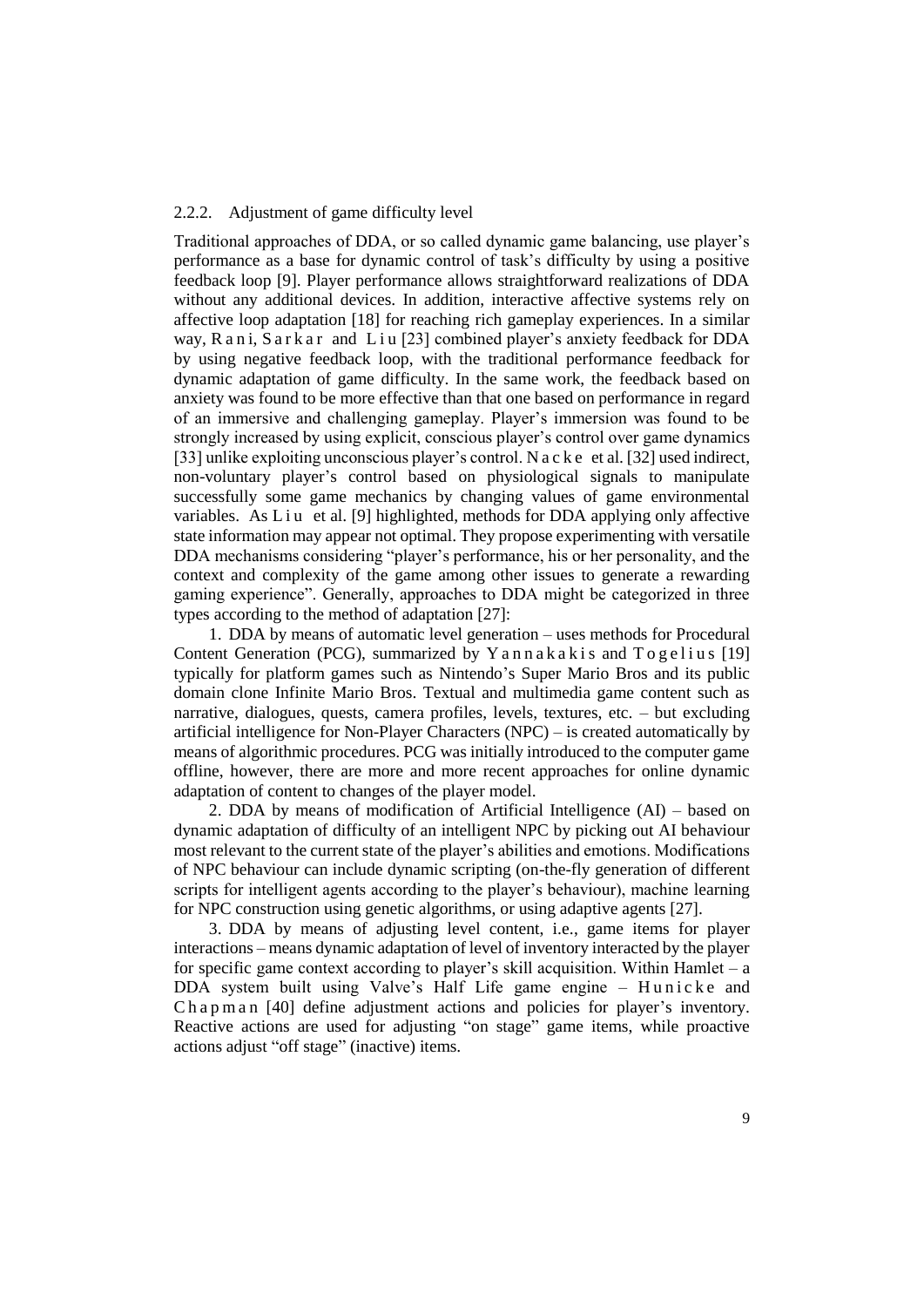### 2.2.3. Adaptation of audio-visual effects

Finally, adaptation of audio-visual effects reflecting user's emotional state has initially been exploited within multimedia applications like affective music players, recommendation systems and online chat applications [29]. De k k e r and Ch a m p i o n [10] first tried enhancing the gameplay and display of a horror game mapping directly physiological player's responses to audio-visual game properties. Next, G r i g o r e et al. [24] used stochastic algorithms for adapting ambient light in rooms within a video game by using psychophysiological features, namely player's heart rate and skin conductance. G a r n e r [39] explored various psychophysiological approaches and sound design practices for creating greater emotional experiences in adaptive audio-centric gameplay, with a special focus on correlations between fear and game sound. Together with car steering and speed, road visibility was dynamically adjusted in a car racing game [34].

Besides the vertical classifications of the targets of dynamic adjustment of affective gaming consisting of three design levels as discussed over, another possible approach is to focus considerations primary on possible emotion elicitors in games. Y annakakis and Paiva [42] proposed a horizontal classification of target of adaptation in affective games including two main sources of possible emotion reactions: content adaptation and agents/NPC adaptation. They regard game content from a high level perspective considering here not only the game environment, plot, camera profiles, audio-visual settings and effects, but also game mechanics, dynamics and any types of content that can be adjusted to particular player's emotional state and, next, can affect player's gaming experience. The approaches of automatic and dynamic content generation as discussed over provide further opportunities towards affect-driven game content creation for synthesizing personalized experiences in the context of both entertainment and serious games [43]. On the other hand, the adaptation of game agents and NPCs with their complex cognitive, social and emotional behaviour is the second main source of emotion elicitations. Various types of NPC such as artificial tutors, companions, competitors, and crowds can be adapted according to game domain knowledge [44], player's emotional state [45] or player's experience and performance [37]. NPC behaviour includes reactive triggering emotional states as a response to a particular event as far as proactive expressing of emotions, which can be augmented by means of appropriate adaptive game content generation [42]. Both the adjustments of game content and agents/avatars/NPC go through adaptations of game mechanics, dynamics, and aesthetics.

# 3. Player representation in affective game

Together with the issues regarding possible targets of game adaptation in order to create stimuli for emotional elicitation at particular player, the affective loop poses the problem of detection and interpretation of emotions. Detecting changes in emotional state of a human player is a rather complex and challenging task, which requires establishing and exploitation of appropriate representation of the game player.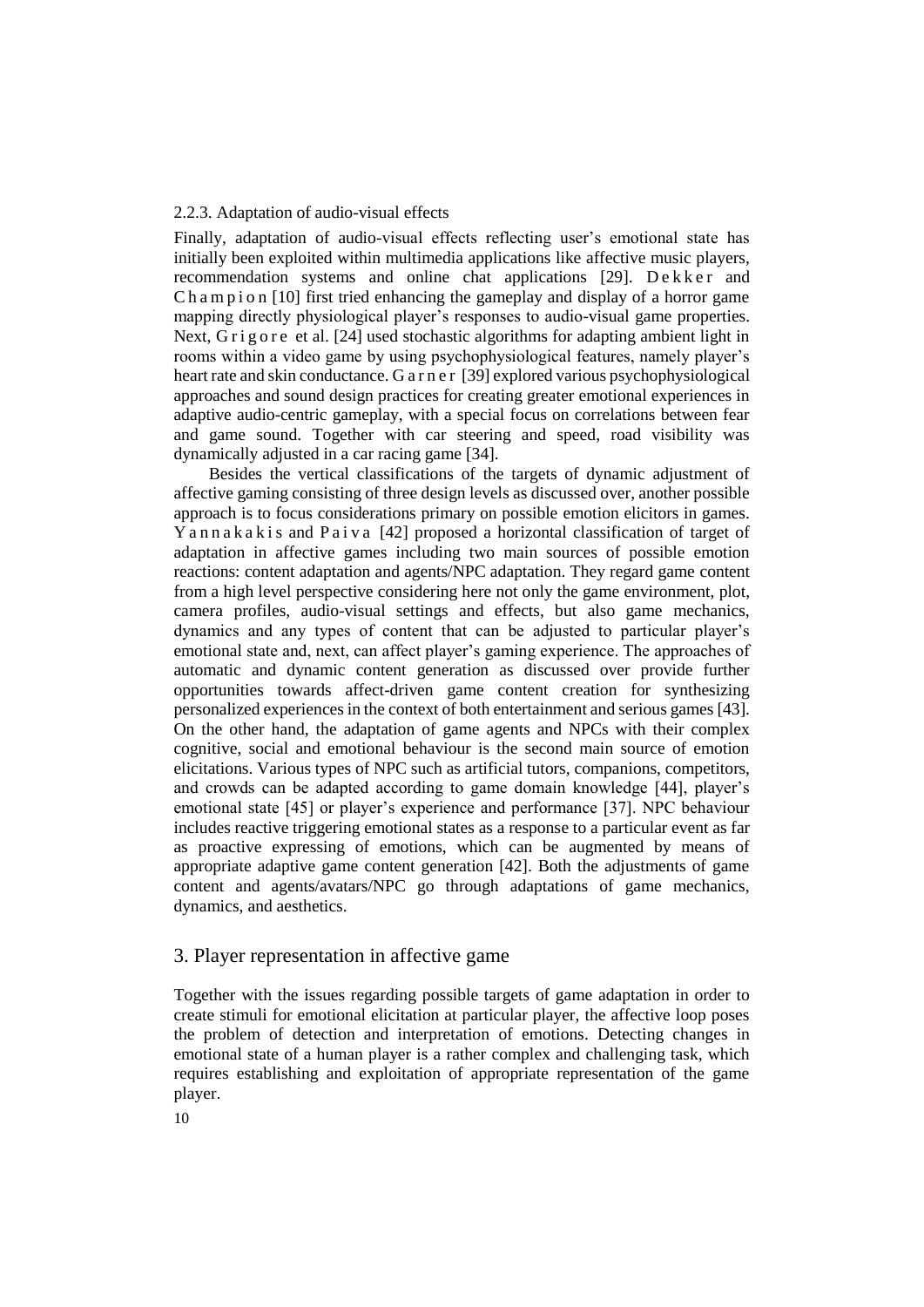### 3.1. Modelling human emotions

Emotions are usually easily understood by people, but their automatic recognition and measurement continues to be a complex and intricate problem. Human emotions are studied mainly from dimensional and discrete perspectives [7]. The most popular discrete categories of emotions used in systems for expression recognitions are the Big Six basic emotions: "happiness", "sadness", "fear", "anger", "disgust" and "surprise", as proposed by  $E k$  m a n, S o r e n s o n and  $F$  r i e s e n [46]. The Big Six emotions are regarded as being innate, basic and determined in both psychological and biological sense. In some studies [47, 48], alongside this core set of emotions, another one or the "neutral" expression is proposed. In contrast to basic emotions, complex emotions such as pride, shame, and guilt have a much complex behavioural manifestations which substantially challenge their measuring [11]. Emotional expressions are strongly dependent on current personal moods – less specific and less intense than emotions but longer lasting and not consciously connected with a specific purpose [49]. As well, emotions are determined by personal affective disposition and affective personality traits – relatively permanent affective tendencies like the big-five five personality traits: neuroticism, extraversion, openness to experience, agreeableness, and conscientiousness [50].

In contrast to the discrete perspective, dimensional models organize emotional responses within a space with two or three fundamental dimensions. The Russell's circumplex model of affect [51] defines a two-dimensional core emotional space, where emotional valence  $(x-axis)$  is the bipolar subjective evaluation of emotional feeling, and arousal (*y*-axis) represents bipolar degree of mental activation or alertness. Besides valence and arousal, approach-avoidance motivations are used as behaviour functions presenting tendencies respectively to approach stimuli (reward acquisition) or to avoid stimuli (punishment avoidance) and, therefore, guiding behaviour either toward "maximizing acquisition of fitness-enhancing rewards" or towards "minimizing exposure to fitness-threatening punishers" [52] as shown in Fig. 2. Both the punishment avoidance and reward acquisition reflect behaviour activities of the affected person and are useful from decision-maker's perspective [53].



Fig. 2. The core emotional space with motivations to approach or avoid a stimulus [51, 53]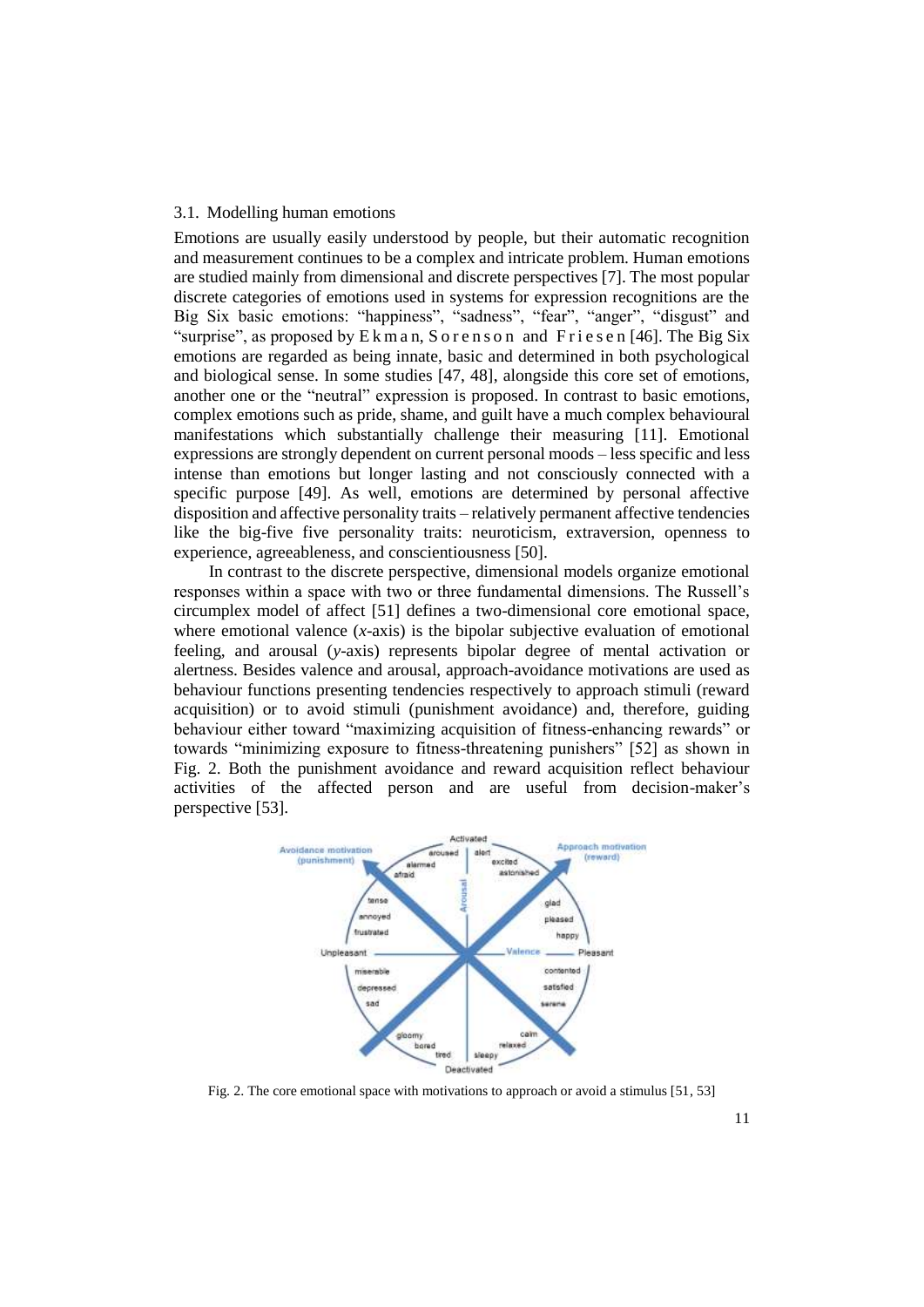Following the Russell's circumplex model,  $M \in h \cap h$  and  $R \cup s \in l$  [54] proposed a 3D environmental emotional scale of nearly independent bipolar dimensions abbreviated as PAD and including: (1) pleasure – indicates emotional valence, i.e., the extent of feeling happy or not; (2) arousal – measures the level of affective stimulation caused by the environment; and (3) dominance – refers to the degree of personal feeling of having control over a specific situation. As a whole, dimensional models effectively represent non-discrete emotional states and their variations over time [55] supposing discrete emotions do not have a specific biological basis, i.e., lacking brain region uniquely engaged with elicitation of given emotion.

#### 3.2. Flow, immersion and motivation

Like other end-use products addressed to broader audience, modern video games aim at creating absorbing and engaging user experiences and, as well, positive and pleasurable feelings. While attempting to explain the origins of human happiness and creativity, Mihaly  $C s i k s z en t m i h a l v i$  [56] developed the fundamental concept of flow, within a broad, long-lasting inter-racial study at many countries worldwide. During gameplay, the flow process of optimal experience – sometimes refereed as zone [38] or stretch zone [18] – has a balance between the inherent challenge of the game activity and the player's ability required for its execution (Fig. 3). When the challenge required by given game activity goes beyond player's skills, that activity becomes too overwhelming and starts provoking worry, anxiety, and arousal [57]. Low challenges failing in engaging the player fully evoke apathy and boredom, respectively for lower and middle player's skills; otherwise, such low challenges elicit feeling of relaxation and control. In general, people like being in a state of control due to feeling security and safety and, on the other hand, hate boredom [58]. The flow zone starts only if player's skills (ability to cope with the challenge) are higher-than-average and, at the same time, the challenge is above-average, i.e., above and to the right of the central point representing average flow and skills in Fig. 3. The flow zone for novice players is shifted to the control sector, while the flow zone for professional players is moved to the arousal sector. One possible shift to the flow zone is from apathy and boredom (if required challenge is relatively low compared to player's skills) through relaxation and control. While being in the flow zone, newly offered game challenges may surpass current player's skills, which will move the player to the arousal and anxiety sectors. Then, an adaptive adjustment of difficulty with strong decrease of challenge might bring the player again into the boredom sector.

Based on the flow concept, S w e etser and W y e th [14] proposed a model for evaluating player enjoyment in computer games called GameFlow. Their model includes eight elements: concentration, challenge, skills, control, clear goals, feedback, immersion, and social interaction – all contributing essentially to player's enjoyment. The GameFlow model was revisited with detailed heuristics especially aimed for real-time strategy video games [22], where immersion is supported by 17 heuristics for narrative, graphics, sound, and gameplay. Unlike flow, immersion does not necessarily have a goal, but may be graduated. For defining levels of player's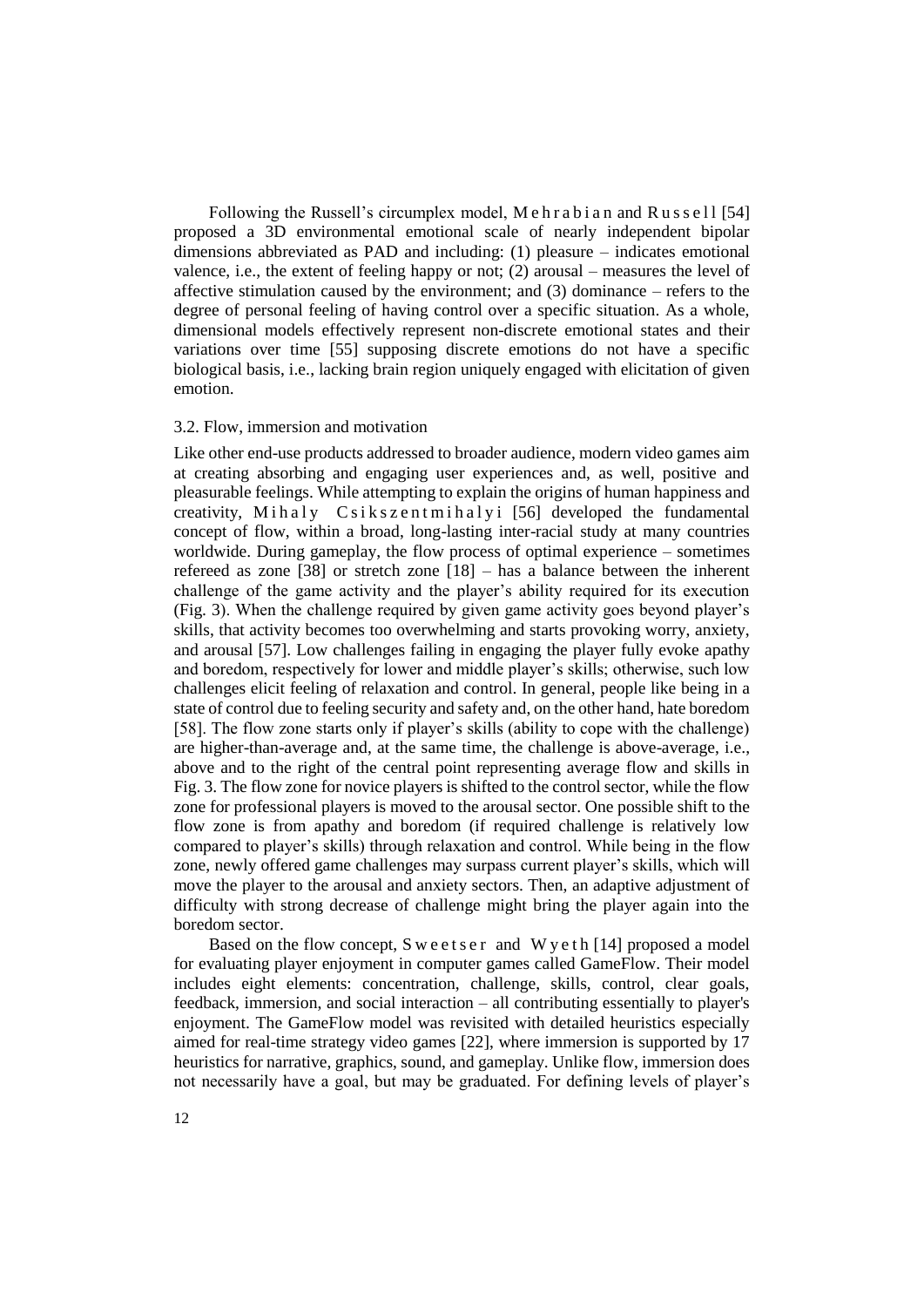immersion in game,  $B \, \text{row}$  n and  $C \, \text{air}$  n s [59] used the grounded theory within a qualitative study of analysis of players' feelings and identified three successive immersion levels: engagement, engrossment, and total immersion. While engagement is the initial level where player learns how to play, engrossment stays for player's familiarization with the game control. On the other hand, total immersion – sometimes used interchangeably with the concept of presence in complex virtual environments [60] – is distinguished with focusing on game modalities and allocation of mental resources to a given stimulus [15].



Fig. 3. Mental state as function of challenge and player's ability/skills [38, 57, 58]

Flow activities are autotelic and intrinsically motivated, therefore, the flow concept is strongly connected to motivation. Intrinsic motivation was defined by the self-determination theory [61] as "motivation based in the inherent satisfactions derived from action". The dynamic relation between the effort and the demand level is described as motivational intensity. With increasing the effort, it goes consequently through boredom, engagement, zone and overload (as shown by the white arrows' cycle in Fig. 3) and offers a model of motivational intensity for straightforward game adaptation [20]. Stretch zone [28] is defined for both high engagement and distress (overload of player's processing capacity) and is used by the adaptation controller for different adaptive responses for two states of low engagement – at low distress task demand which should be increased, and vice versa.

# 4. Emotions in player-centric games

#### 4.1. Measurement of emotions

In last decades, various methods for measurement of emotions have been proposed depending on both the context and purpose of the assessment. Emotion measurement strategies are usually divided into three main groups [49]: self-reports, observational methods, and psychophysiological measurements.

# 4.1.1. Self-reports

Self-reports provide details about emotions by asking subjects specially constructed surveys or interviews to describe their emotions during passed time period or at the present moment. B r a d l e v and L a n g [62] developed the Self-Assessment Manikin (SAM) as a flexible alternative to verbal self-report measures. SAM visually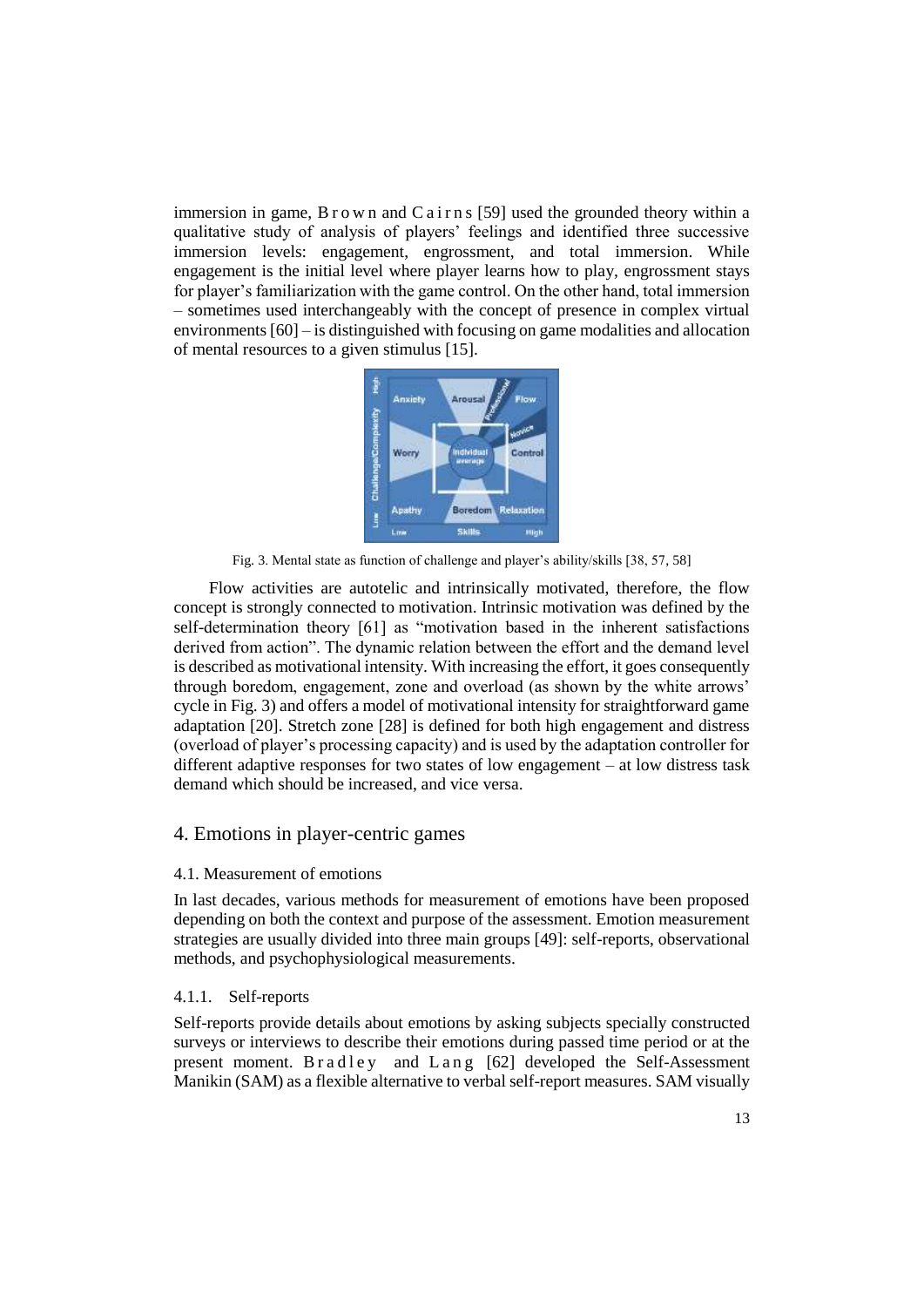depicts the three PAD dimensions (Pleasure, Arousal and Dominance) by representing each of them by five graphic characters along a nine-point scale. SAM was successfully used for assessment of player's valence and arousal within controlled experiments with the Pacman emotionally adaptive game [63]. Similarly to SAM, AffectButton [64] was proposed as another method for reliable and valid affective self-report by asking the user to select an emotional state interpretation of values of the three PAD dimensions shown as facial expression. While practical application of SAM requires considerable explanations of meaning of the dominance dimension (ibid), the AffectButton needs no user interpretation of all the three PAD dimensions

Another very popular instrument for psychometric self-report measurement of positive and negative affect (emotional valence) is the Positive and Negative Affect Schedule (PANAS) method proposed in [2]. This method consists of ten psychometric scales for lexical measuring emotional valence, namely excited, proud, inspired, and determined for positive affect, and scared, hostile, upset, and jittery for negative one. The PANAS method is proven in balanced research on emotions on both positive and negative emotional valences [65].

As a self-report measure of engagement in playing video games, the Game Experience Questionnaire (GEQ) was developed [66]. GEQ includes a core module dealing with actual experiences during gameplay, a social presence module covering gaming with others, and a post-game module concerning post-play player's experiences. GEQ was validated as a powerful instrument for assessing game engagement continuum in terms of adequate separation, rating scale functioning, and dimensionality [48, 60]. For measuring self-reported mood, the UWIST Mood Adjective Checklist (UMACL) was proposed [67], which indexes energetic arousal, tense arousal, and hedonic tone.

Generally, self-reports represent cheap, convenient and well-accepted methods for measurement of emotions thanks to their self-referential nature and high face validity [49], however, they may be biased among certain groups of individuals who are not aware of (or competent in) revealing their emotional status [7] and might report on their beliefs about emotions rather than the emotions, which have occurred in reality. Self-reports are also limited by innate restrictions of human language and individual understanding of emotion labels [2].

#### 4.1.2. Observational methods

Observational methods are based on observation, recording and interpretation of body movements or facial behaviour in order to infer specific emotions. In the last couple of years, many arguments and conclusions about game player experiences have been successfully inferred on the base of analyses of facial expressions [48, 68, 69]. E k m a n, S o r e n s o n and F r i e s e n [46] developed recognition methods for facial expressions of six primary universal emotions as a basis for nonverbal behaviour and communication among people of various cultures. Next, a detailed Facial Action Coding System (FACS) was elaborated as a taxonomy system presenting movements of human facial muscles by coding characteristics of their changes and describing individual movements of the face muscles by action units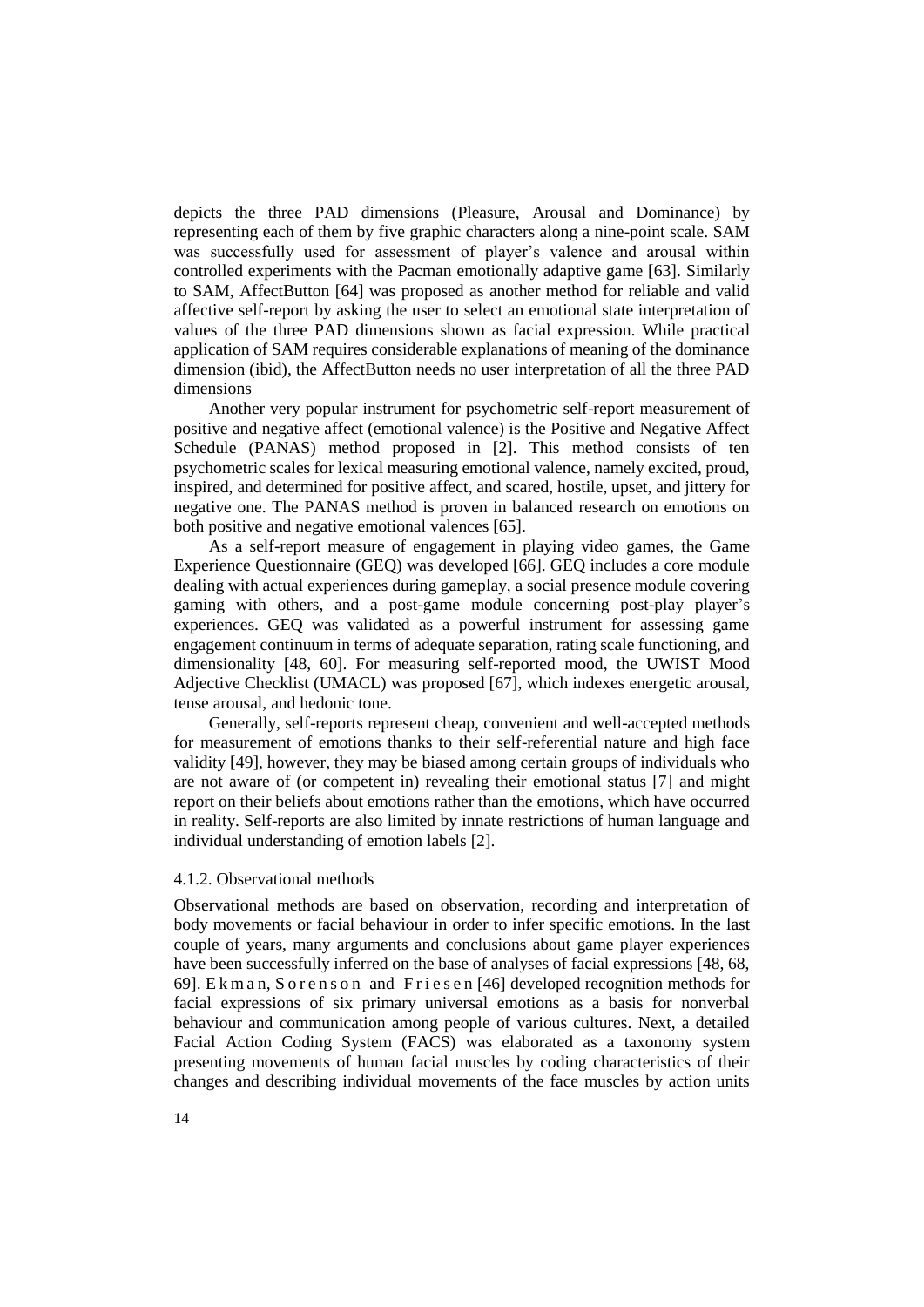[70]. Though FACS has been proven as a useful standard for categorization and measuring of emotional expressions [68], FACS-coded automatic recognition of facial expressions has different levels of recognition across cultures and even systematic miscategorisation of certain facial expressions in specific cultures because of some limitations like facial deformations and skin colour [71].

Feature-based approaches for facial observation classify different facial expressions by using facial feature trackers and analysing a small amount of features such as facial distances and angles limited between six and thirty [72]. Hupont, B a l d a s s a r r i and C e r e z o [47] used a correlation-based feature selection technique in order to select most useful features from an initial set of distances and angles obtained from twenty characteristic facial points. Model-based approaches for facial expression recognition were conducted within unconstrained video environments with changes in illumination and face location showing high recognition accuracy and robustness  $[69]$ . T a n, B a k k e s and P i s a n  $[48]$ conducted experiments with a FPS game (Portal 2) and with a social drawing trivia game, in order to infer joy, surprise, and anger, plus neutral expressions. Recently, facial expression recognition SDK's are used for modelling and unobtrusively inferring player affective state and player experience, based on analysis of facial expressions [73].

As a whole, facial and body movements' observation provide rich data and, though being expensive and time consuming [49], are very useful for examining the expression of emotions. On other hand, their validity in some cases might be problematic in terms of subjective issues such as gender and personal expressiveness [7]. Inferring human emotions based on facial expression recognition of the subjects may be problematic when emotions are intentionally expressed, suppressed or even hidden during the observation, which varies between cultures, races and social environments [74]. Therefore observational methods should supplement self-reports but not replace them totally.

# 4.1.3. Psychophysiological measurements

Physiological signal analysis is a method providing a more natural way for human emotions recognition as far as physiological activities and changes are direct reflections of processes in central and autonomic nervous systems. Physiological data are translated to psychological states by extraction of some specific features from measured physiological signals [75]. Next, the most popular features are picked out in order to be used for classification or estimation of discrete emotion classes by means of various machine learning methods or statistical approaches [29]. Adaptive affective games mainly use several groups of physiological signals (monitoring modalities). These measured physiological responses are either produced by ANS reflecting cardiovascular, electro-dermal, and muscle activities are indicators of CNS functioning representing electrical activity of human brain.

The most popular ANS measures used in adaptive player-centric games are the ones of cardiovascular, electro-dermal, and muscle activities. Traditionally, cardiovascular activity is measured by means of electrocardiography (ECG). ECG is used to extract the subject's Heart Rate (HR) and Heart Rate Variability (HRV). HRV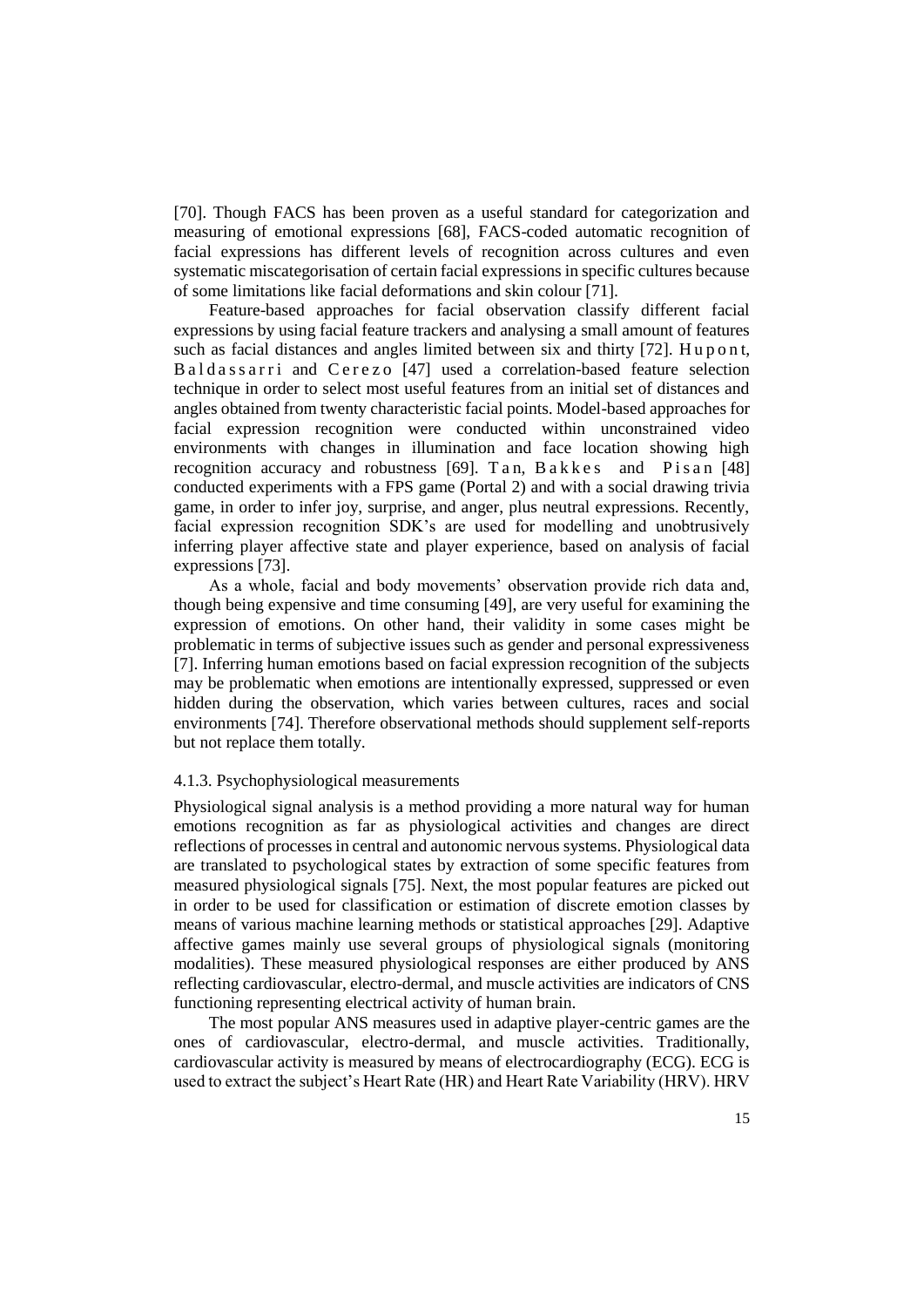represents adaptation changes in the time intervals between adjacent heartbeats in response with environmental and/or internal stimuli [76]. The adaptation mechanisms of HRV are in response to activities of the sympathetic and parasympathetic nervous systems, where [77] provides a detailed review of origins, methods, and caveats about HRV. Another, less popular than ECG, way to calculate HRV is based on measuring Blood Volume Pulse (BVP) signal [78]. BVP is a relative measure and represents percent of blood vessel pressure [16] using a less obtrusive sensor than ECG. Time needed for BVP to return to its normal level indicates the extent of feeling the emotion.

Electro-Dermal Activity (EDA), often referred to as Galvanic Skin Response (GSR), is a measure of skin conductance response. The epidermis has a pronounced activity that is directly related to the activity of the sweat glands, which are regulated by the sympathetic nervous system [79]. EDA represents the electrical conductivity of the skin, which is directly dependent on the activity of the sweat glands, which in turn is related to the function of the sympathetic nerve. EDA contains two main components: tonic skin conductance meaning response baseline during absence of any specific discrete environmental changes, and phasic skin conductance applying to possible events that happen [9]. Thanks to its simplicity and low cost measuring techniques, EDA continues enjoying wide popularity – alone or combined with other techniques [80] – for finding correlations with the player experience and affective changes in player state. Applying only EDA measurements for inferring emotional arousal and stress has a proven strong content validity [28].

Electromyography (EMG) is a non-invasive electro-diagnostic method for registration of electrical activity produced by muscles of the skeleton and/or the face [81]. Electromyograms represent graphically electrical potentials recorded by surface electrodes and produced by muscles as reaction of electrical or neurologic stimuli. Together with EDA and HRV, EMG features were employed for real time adjustment of game speed in an emotionally adaptive version of Pacman [63] resulting in larger movements in the zygomaticus major muscle with more positive valence reports for higher speeds. In [78] this algorithm was compared to the EDA-based algorithm for stress detection proposed by  $He$  a l e y and  $P$  i c a r d [82] in the research context of biofeedback-based relaxation training. Both the algorithms are proven to have similar effectiveness, which makes the authors suppose they will produce similar results in biofeedback games.

Besides employing physiological responses reflecting cardiovascular, electrodermal, and muscle activities, affective applications may use some other ANS measures for emotional-based adaptation. RESPiration (RESP) rate and skin TEMPerature (TEMP) may be affected by arousal and emotional states like joy, anger and anxiety [9, 83]. Rarely, an adaptive affective game may use KEYBoard pressure (KEYB) [63] as a measure indicating changes in individual player effort or emotion at playing the game.

In contrast to the ANS methods, electroencephalography (EEG) and other neuroimaging methods measure electrical activity caused spontaneously by functioning of the central nervous system. They try to extract information relevant to human thoughts and emotions in a non-invasive way by placing electrodes on the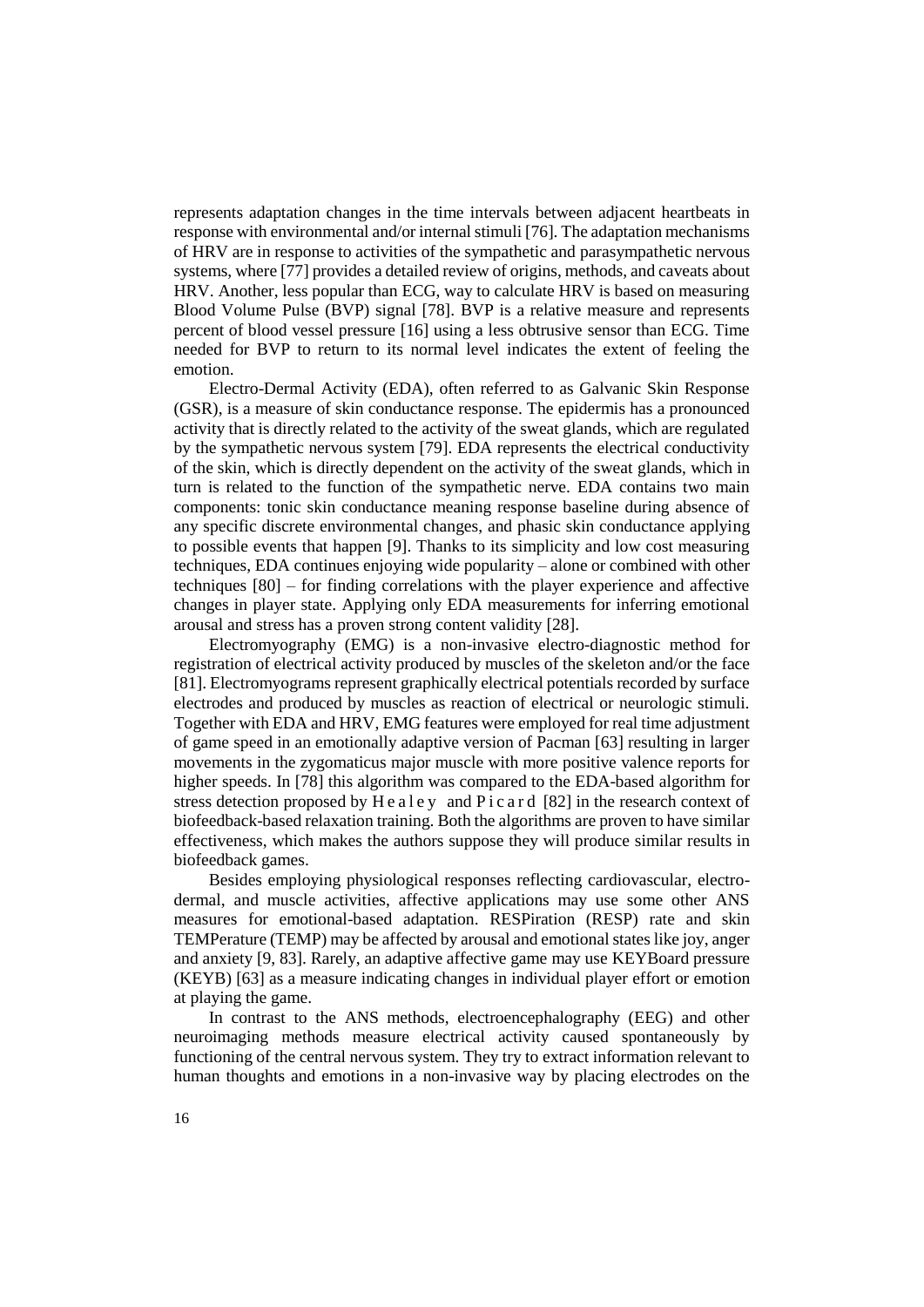scalp and amplifying the signal. Cognitive psychology and physiology measures event-related potentials provoked as reaction to external physical stimuli [6]. EEG is a method for observing rhythmic macroscopic neural oscillations produced by synchronized activity of brain neurons. These oscillations are observed in specific frequency ranges named as alpha (8-13 Hz), delta (1-4 Hz), theta (4-8 Hz), beta (13-30 Hz) and gamma (30-70 Hz) frequency bands and are highly used for studying neuropsychiatric diseases [84]. EEG is known by its high temporal resolution – on the order of milliseconds – which requires sampling higher rates, however, it offers low spatial resolution of the brain [85]. On other side, neuroimaging methods [7] such as magnetoencephalography (MEG), functional Magnetic Resonance Imaging (fMRI) and Positron Emission Tomography (PET) are proven as being more precise in assessment of brain activity location and hence to identify brain structures responsible to specific emotions. They provide better temporal resolution but are more expensive and used primarily for clinical research. A much cheaper, safer, and highly portable alternative to fMRI is the multi-wavelength optical spectroscopy technique called functional Near Infrared Spectroscopy (fNIR), which measures hemodynamic brain responses resulting from intentional sensory, motor, or cognitive activities [86]. fNIR serves for assessment of temporal progression of brain activity and offers good spatial resolution.

### 4.2. Processing and interpretation of physiological signals

The work of Picard, Vyzas and Healey [75] gave rise to hundreds of other studies in emotional and cognitive inferences based on physiological responses were conducted by reflecting these four criteria to a greater or lesser extent. All of them include measuring physiological signals, extraction of specific features from the measured responses, selection of the most appropriate features, using them for psychophysiological inference and, finally, adapting the affective computing system according to the inferred emotions of individual user in a smart way [28]. N o v a k, Mihelj and Munih [29] provided a more detailed presentation of the general process of measuring, interpreting and using ANS responses in physiologically adaptive computing systems, in particular adaptive affective games. As presented in Fig. 4, measured raw physiological signals are recorded at the first stage of the process. At the second stage, they are used for extracting a number of features relevant for the type of psychophysiological measure. Next, extracted psychophysiological feature may be optionally normalized in term of reducing both intra- and inter-subject variability and possible differences in numerical ranges, by means of subtraction of (or division to) the baseline value or by subtracting the mean value and dividing the result by the standard deviation of all feature vectors. Dimension reduction is the second optional stage in the process, where the most relevant features are identified and selected in order to decrease both the cost and complexity of next data processing. At the third stage of the process, the feature vector (with possibly reduced size) is used at the data fusion stage, which is defined as "classification or estimation of psychological states from multiple psychophysiological relevant features obtained from different physiological signals".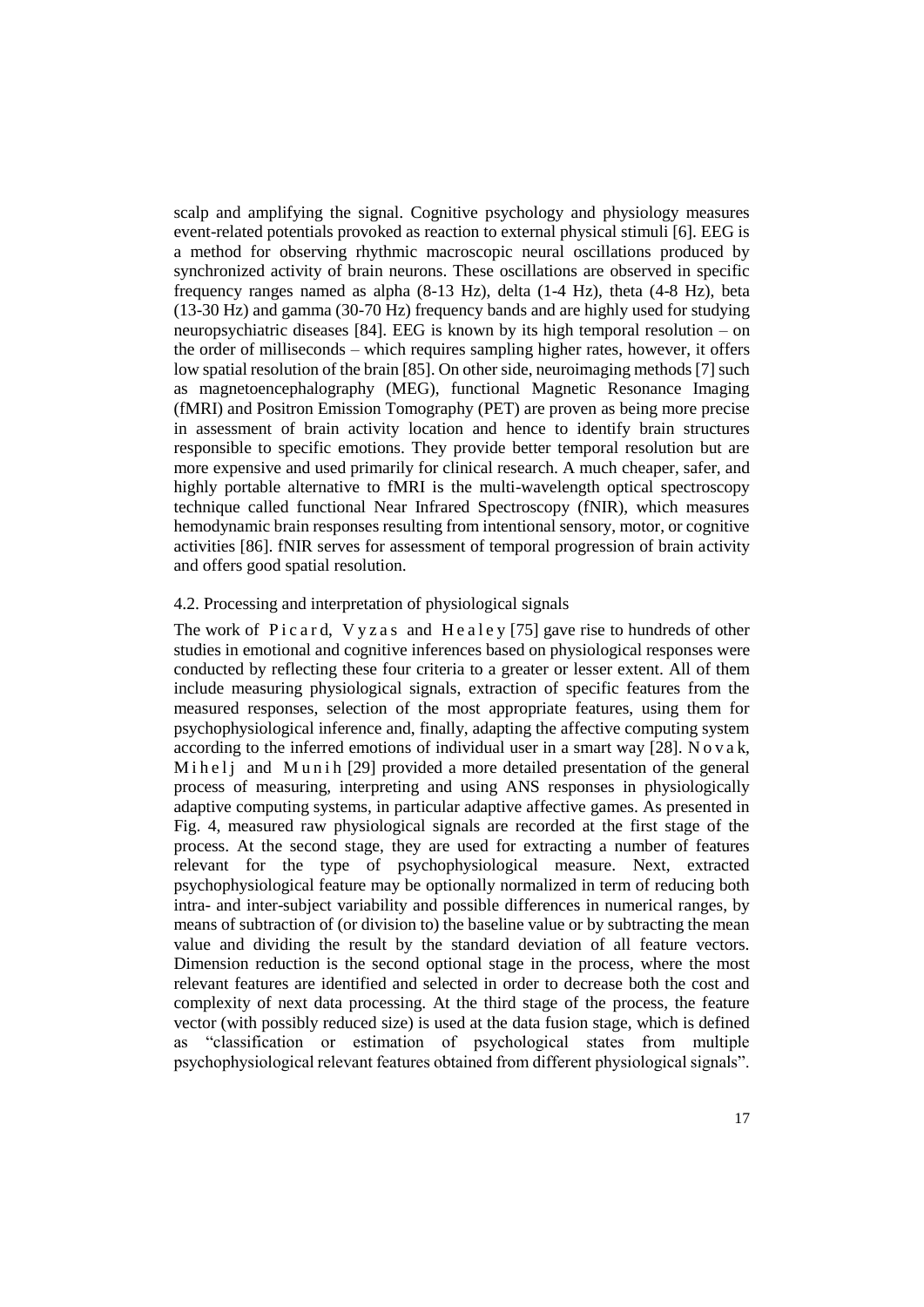

Finally, the inferred psychological states are used for appropriate system adaptation at the fourth process stage.

Fig. 4. Stages in measuring and processing psychophysiological signals in affective systems [29]

As shown in Fig. 4, classification and estimation are two alternative ways for making data fusion, i.e., for assigning a psychological label to the feature vector. Classification is a process of determining a categorical label for the feature vector, which consists of one or more psychological classes like "boredom", "arousal" or "worry". Different classification methods are compared in [29] such as k-Nearest Neighbour (kNN), Bayesian Networks (BNT), Regression Trees (RT) and Decision Trees (DT) [9], Naïve Bayes Classifier (NBC) [86], Linear Discriminant Analysis (LDA) [87], and Support Vector Machines (SVM) [83], as well. As the authors note, direct comparison of their accuracy rates is dependent on types of extracted features, normalization method and ways for reducing features vector dimension. Usually, researchers implement several classifiers and compare their accuracy by means of cross-validation on the training data set. With regard to transparency, classification trees and LDA are mostly preferred, whereupon LDA has easiest implementation. Experiments with relatively small sample mostly use LDA, while for classifying larger samples SVM and ANN are preferred. On the other hand, estimation methods like linear regression [20, 88], fuzzy logic [89] and artificial neural networks [16] assign a continuous value within given numerical interval for the psychological state. Estimation appears preferable to classification, when the goal of adaptation is to adjust a continuous value like in the case of DDA [27, 89]. However, when game adaptation is based on several discrete levels of a psychological variable like arousal or valence, classification methods are employed [9].

# 5. Adaptation in modern affective games

After providing a review of the methods and techniques of applying affective feedback in video games for realisation of specific targets of adaptation using emotion recognition based on models of player emotions, flow, immersion and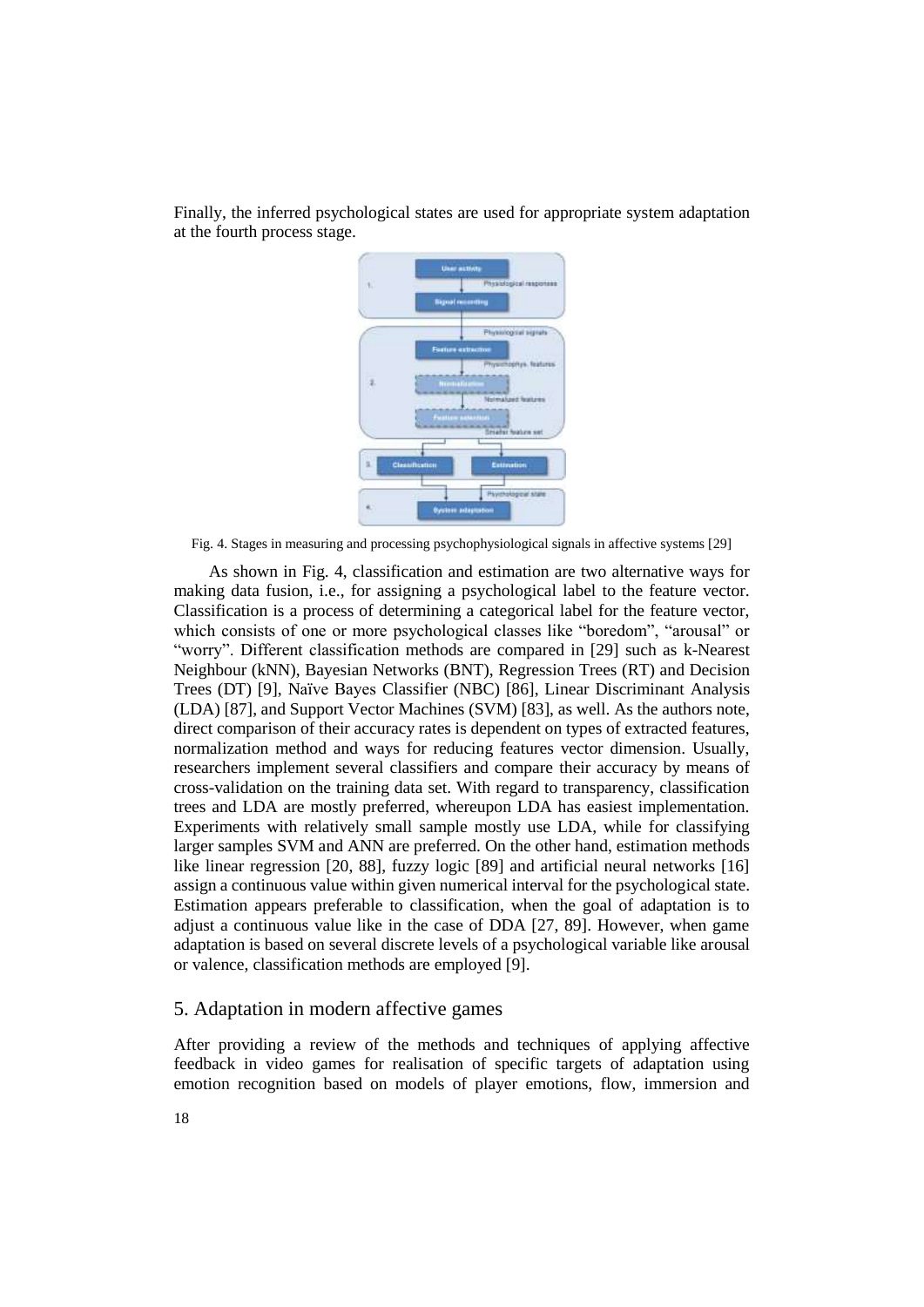motivation, the study aims at investigation how modern affective games apply these adaptation methods and techniques in practice and how they are experimentally validated.

# 5.1. Research questions

After the pioneer work of by B e r s a k et al. [4] with their Relax-to-Win affective game, there were created and experimented in controlled conditions many other affective computing applications recognizing changes in emotional state by measuring player's physiological signals and reacting to them by adapting some application features. Other reviews in the area of affective computing are mainly focused on the fundamentals of physiological computing [28], automatic classification of emotions using physiological signals [80], or data fusion methods [29], but not on specific problems of adaptation in affective video games. With respect to the last, there have to be discussed not only details about emotional recognition such as measuring methods and classification accuracy but, as well, issues like targets of adaptation and type of adaptation strategies. Therefore, three main Research Questions (RQ) were identified, as follows:

• **RQ1.** What types of emotionally adaptive video games have been created and what game features have been adapted using affect-based adaptation techniques?

 **RQ2.** Which combination of sensors, hardware devices and methods are applied to obtain psycho-physiological measures and associated features in order to recognise specific emotions for being used for game adaptation?

• RO3. What are the objectives of conducted experimental studies and what outcomes of applying emotional adaptation in video games were found and practically validated regarding player experience?

#### 5.2. Method

5.2.1. Literature research

The literature research aimed at finding a great quantity of journal articles, conference papers, theses and technical reports concerning adaptation models, mechanisms and practices used in affective video games. For this purpose, online databases relevant to information technology and social sciences were searched for relevant literature, such as Google Scholar, Science Direct, ACM Digital Library, IEEE Xplore Digital Library, Emerald, BioMed Central, PsychInfo, ERIC (Education Resources Information Center), EBSCO, ResearchGate, ProQuest Dissertations and Theses (Index to Theses), OERCommons for open educational resources [90], and Academia. On the other hand, many studies were collected manually by following references of literature.

There search terms addressing adaptive digital games with regards to the variety of existing computer games types and genres, were used, including terms like "video game", "entertainment game", "games for fun", "serious game", "applied game", or "educational game". Game search term were used in conjunction with terms addressing adaptation and affect, such as "affective gameplay", "player-centric models", "emotionally adaptive game", "psychophysiological measure", "feature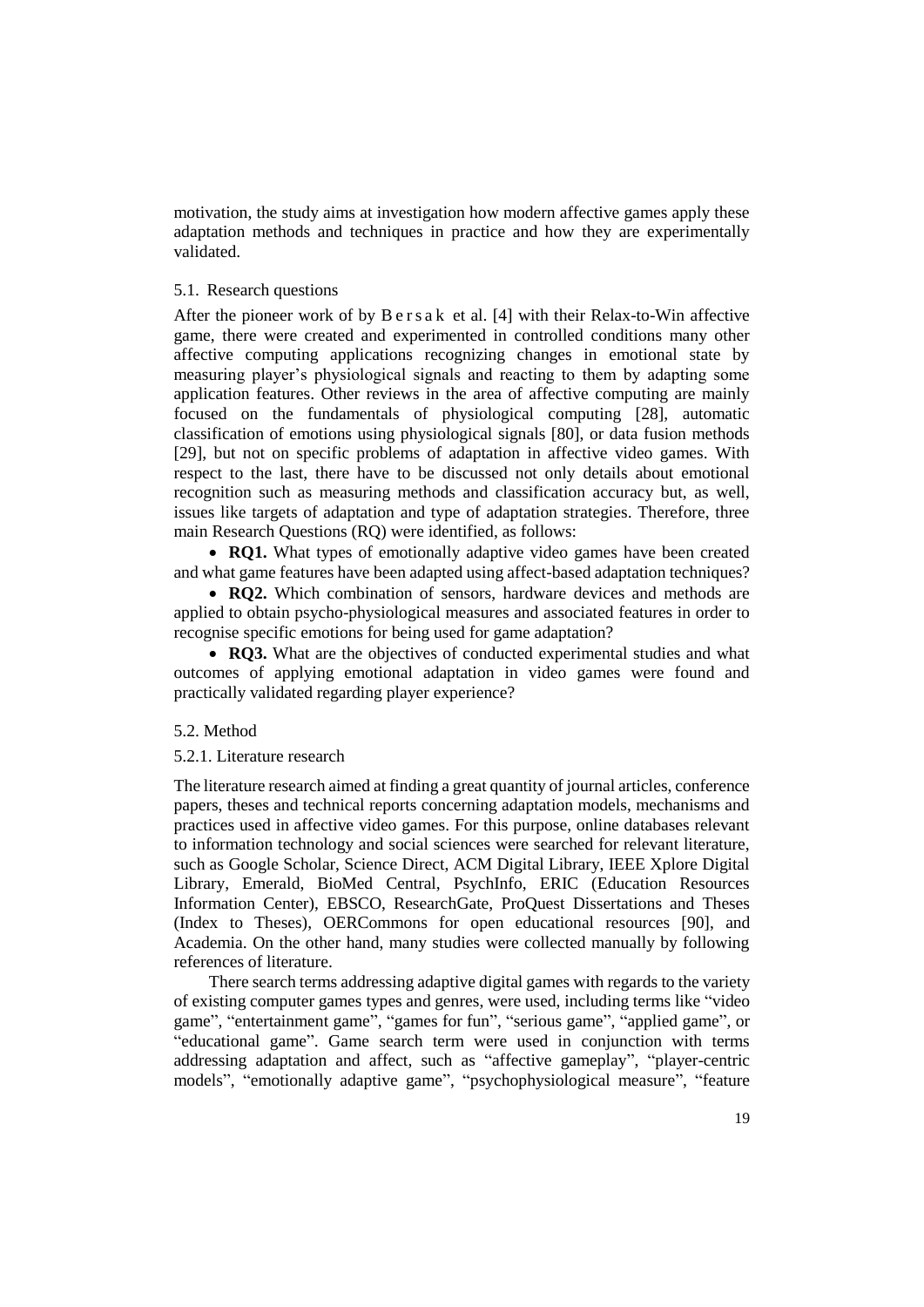extraction", "emotion recognition", and "emotion inference". Another conjunction was used regarding practical experiments conducted for validation of outcomes of affective adaptation – by applying search terms like "game based learning", "satisfaction", "immersion", "motivation", and "learnability".

### 5.2.2. Papers' selection for inclusion in the review

The research process was carried out in two stages: since September 2014 until January 2015 and, next, since August 2015 until the end of the year. There were systematically reviewed more than 300 papers relevant to the search terms. All of them presented research works in the field of behavioural signal processing used for emotion recognition; however, relatively few of them were developed in an ecologically valid context such as computer gameplay. On other hand, many of found studies of emotions in game play aimed only at discovering some elicited emotional responses to game events such as of arousal, valence, boredom, frustration or dominance [63, 89], or at exploring dependencies between physiological signals and gameplay preferences and experiences [16, 60]. All of this research demonstrates significant correlations between objectively measured affect signals and player's experiences subjectively reported by means of self-report methods like SAM and GEQ, however, they do not apply the inferred emotions for adaptation of any game features [42].

In order to answer the three research questions, the review should embrace research trends especially in modern adaptive video games, where affective correlates to player's physiology are actively used for adaptation of game mechanics, dynamics and aesthetics. With this purpose, several criteria were used for the papers' selection for inclusion in the review: (1) the paper should present a video game adapted by means of affect-based adaptation techniques; (2) the study should reflect adaptation methods, psychophysiological measurement techniques and eventual features and devices applied to recognise specific emotions; (3) objectives of conducted experimental study, validation results and outcomes of affect-based game adaptation should be outlined; (4) papers reflecting different aspects of same study were treated together; (5) the paper should be written in English and published during last 10 years.

No other limitations concerning particular publication type or research methods were applied. From over 300 initially collected articles, only 14 studies were selected for comparison in the review.

### 5.3. Findings and discussion

Selected studies represent 14 video games with affect-based adaptation developed in last ten years and reveal the specific problems of adaptation in affective video games. Review findings are organised in three groups according to the research questions with categorisation dimensions as follows:

1. Affective video game properties – include literature reference(s), name of the affective digital game, primary game purpose (for entertainment or applied game), game genre (incl. dimension of the space), delivery platform, gameplay mode (singleor multi-player), and adapted game features.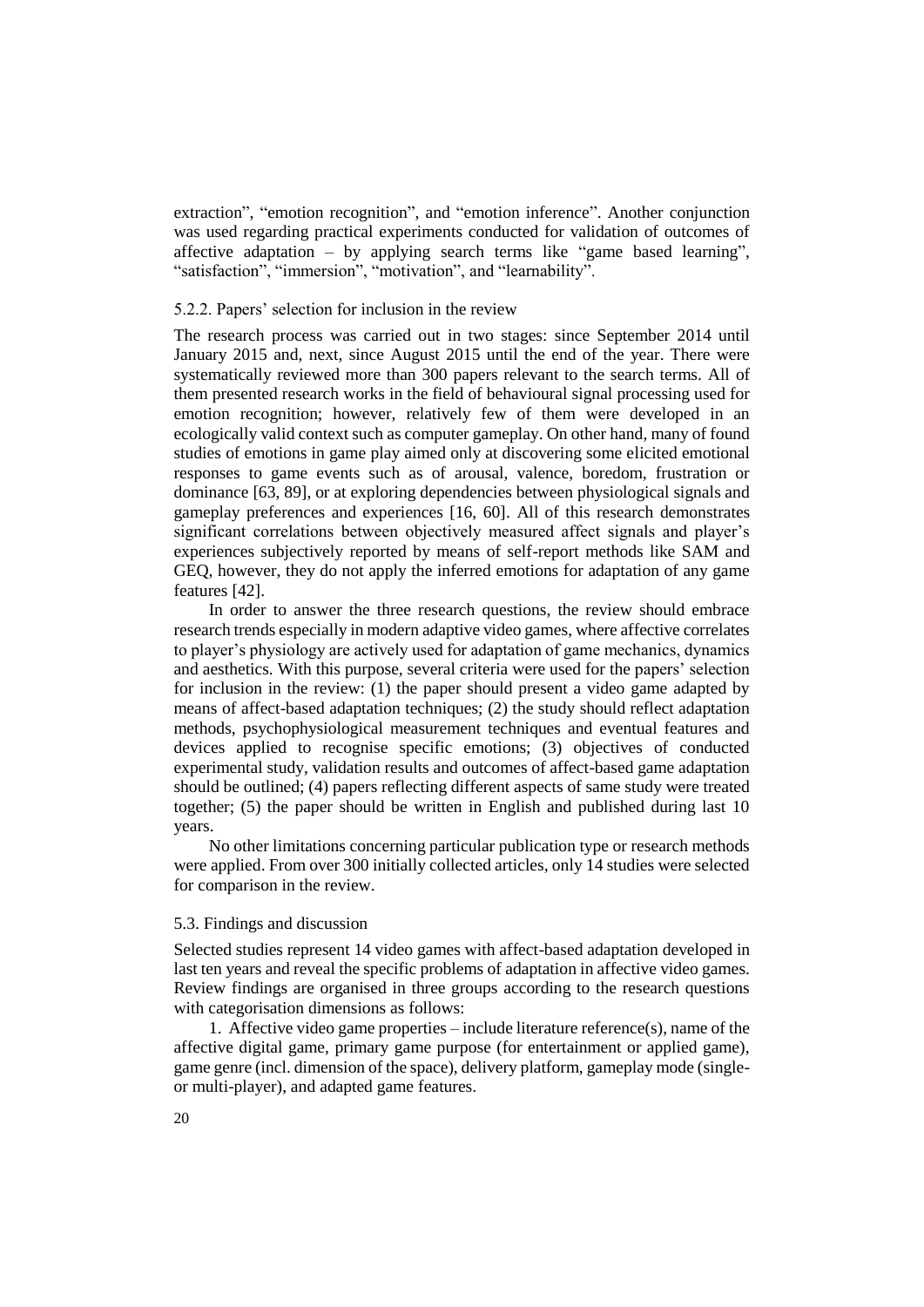2. Technological and methodological issues of realisation of affective games – comprises affective feedback type – negative, positive, or Combined (C), measured psychophysiological signals, extracted features, biofeedback device, sampling rate (Hz), duration of time window (s), calibration period (min), applied signal filtering, recognized emotions, method for emotion classification or estimation, and achieved accuracy.

3. Experimental validation, outcomes and impact of the affect-based adaptation – covers the objectives of the study (presented here in order to be juxtaposed to the results); chosen experimental method – such as Randomized Control Trial (RCT), Quasi-Experimental Design (QED), or case study; number of subjects (participants) in the experiment; age interval and age mean; gender balance; previous game experience of subjects (if any); number of game sessions and session time (min.); self-report means such as questionnaires and interviews and, finally, results and conclusions about adaptation benefits and shortcomings.

Table 1 represents a comparison between the affective video game properties. Empty cells anywhere in the table mean no information is available on the respective issue. The majority of the studied affective games have as a primary purpose entertainment. Only two of these 14 games are created with applied purpose – in the area of team cognition, communication and coordination [91, 92] and clinical studies of concentration level [93]. The game genre is quite diverse, whereupon games either are variants of simple old arcade (archery, Pong and Pac-man) and puzzle (Tetris) games, or are modifications of popular FPS, platform or car racing games. All the games are desktop applications (in three of the cases, with additional game controllers) excluding game No 5, which is created using augmented-reality over the Playware playground platform [16]. Single-player appears to be the preferred mode for experimental games, with exclusion for games No 6 and 14 (two-player) and No 1 and 7 (multiple-player).

For the arcade and puzzle games, one or few game features are adapted concerning only DDA. On other hand, more complex video games provide more opportunities for affect-based adaptation – not only concerning DDA but adjusting audio-visual properties [92] like environmental density and gravity [10], territorial control [93], tunnel vision effects [91], and visibility [34]. As well, some of them adapt skills of NPC [87] or other properties of opponents like enemy spawn, health and weapon control, and boss appearances [17].

Table 2 reveals practical technological and methodological issues of realisation of the same affective games as these listed in Table 1. Adaptation mechanisms include mainly positive affective feedback – for increasing performance, fun and randomness of the game [34], or negative feedback – for creation of behavioural stability, during the play [94]. Some of the games use more complex adaptive algorithms switching from positive to negative biofeedback and vice versa in cases of specific emotional states and thresholds of the player, in order to keep the player in the flow zone. Affective adaptations are accomplished mainly by using ANS signals obtained by ECG, PPG, GSR, EMG or measuring of respiration rhythms, temperature or keyboard pressure. Only two of the analysed affective games make use of EEG, namely alpha and theta rhythms [20, 84]. Obviously, ANS measurements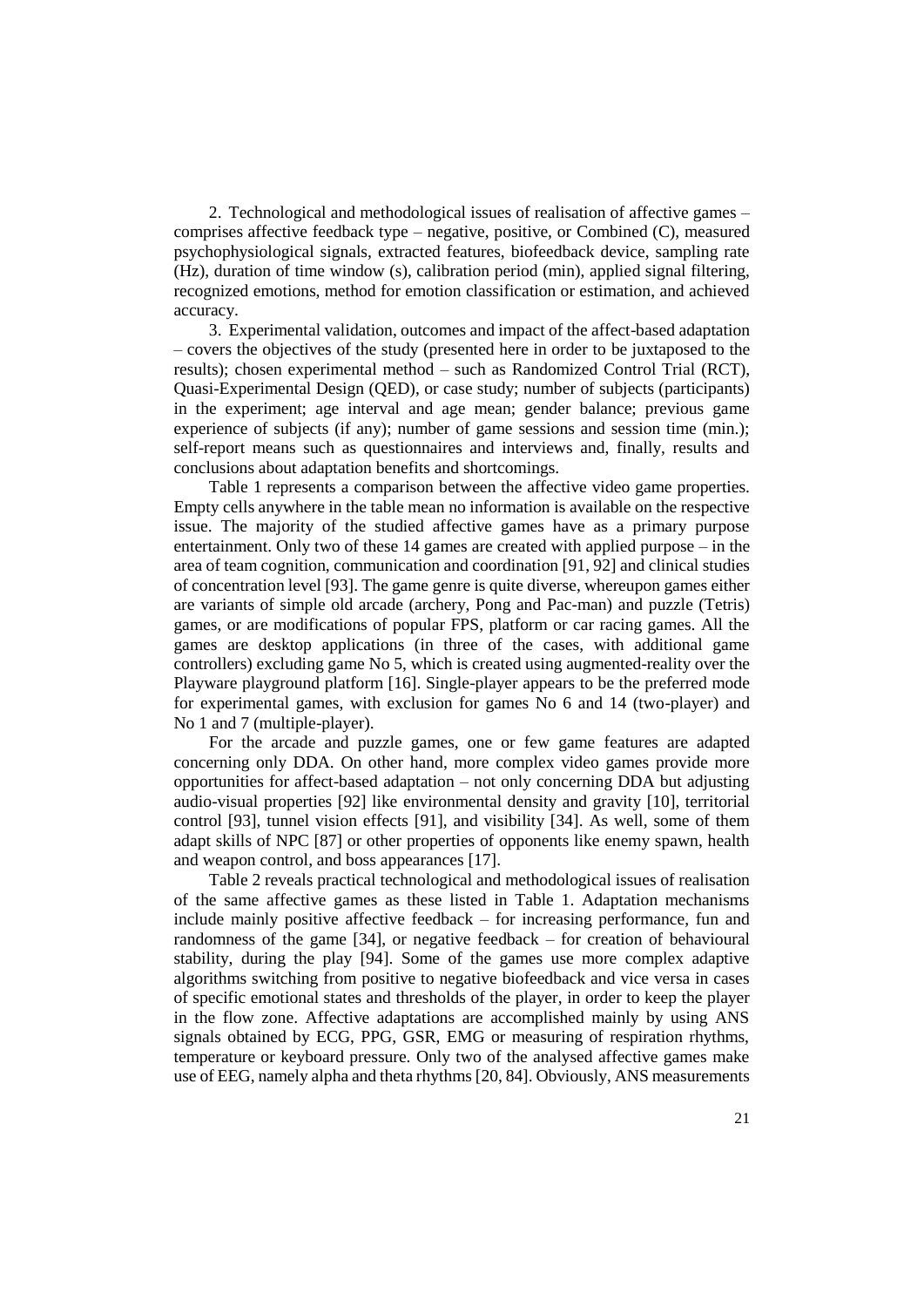appear to be more popular in affective gaming than using CNS signals, as far as ANS measures represent mainly emotional dimensions rather than discrete emotions [7]. CNS signals are used for extracting relatively small number of features (two or three), while the features of ANS signals (M=4.60, SD=5.08) are found to vary from 1 to 17 [9] per signal. In cases of more extracted features, feature selection is accomplished aiming at finding an optimal set of signal features. Among the various methods for future selection, the Sequential Feature Selection (SFS) appears to be mostly used with respect to maximization of the classification performance [29].

| N              | Refe-<br>rences | Game name                                          | Game<br>purpose    | Game<br>genre                    | Delivery<br>platform                             | Mode                        | Adapted game features                                                                                                                      |
|----------------|-----------------|----------------------------------------------------|--------------------|----------------------------------|--------------------------------------------------|-----------------------------|--------------------------------------------------------------------------------------------------------------------------------------------|
| 1              | $[92]$          | PhysiRogue (on<br>Rogue Signals<br>game)           | applied            | 2D action                        | desktop, GPS-<br>location-aware                  | multi-<br>ple-<br>player    | Seekers' desirability of<br>predators, player visual<br>representation                                                                     |
| $\overline{2}$ | [10]            | Half-Life 2                                        | entertain-<br>ment | 3D FPS                           | desktop                                          | single-<br>player           | Avatar speed, sound volume,<br>environmental density, gravity,<br>and transparency; weapon<br>damage; red and b/w filters;<br>NPC creation |
| 3              | [63,<br>961     | <b>EMO-Pacman</b><br>(on Pac-Man<br>game)          | entertain-<br>ment | 2D arcade                        | desktop                                          | single-<br>player           | Objects' speed                                                                                                                             |
| 4              | $[83]$          | Tetris                                             | entertain-<br>ment | 2D puzzle                        | desktop                                          | single-<br>player           | Speed of falling Tetris blocks                                                                                                             |
| 5              | [16,<br>97]     | <b>Bug-Smasher</b><br>(a Playware<br>ambient game) | entertain-<br>ment | physical<br>platform             | Playware<br>playground<br>platform               | single-<br>player           | Bugs' speed and the entropy of<br>bug-visited tiles                                                                                        |
| 6              | [9]             | Pong                                               | entertain-<br>ment | 2D arcade                        | desktop                                          | two-<br>players             | Speed and size of both ball and<br>paddle; sluggish or<br>overresponsive keyboard                                                          |
| 7              | [86,<br>93]     | <b>MindTactics</b><br>(Unity3D<br>game)            | applied            | 3D<br>strategy                   | desktop                                          | single/<br>multi-<br>player | Territorial control and<br>distractors                                                                                                     |
| 8              | $[87]$          | A 3D games on<br>TORCS <sup>1</sup>                | entertain-<br>ment | racing                           | desktop                                          | single-<br>player           | Opponent skill                                                                                                                             |
| 9              | $[32]$          | 2D Xbox360<br>FPS game                             | entertain-<br>ment | 2D side-<br>scrolling<br>shooter | desktop with<br>Microsoft Xbox<br>360 controller | single-<br>player           | Enemy target size, flame<br>length, speed and jump height,<br>weather conditions and boss<br>speed                                         |
| 10             | [20]            | Tetris                                             | entertain-<br>ment | 2D puzzle                        | desktop                                          | single-<br>player           | Speed of falling Tetris blocks                                                                                                             |
| 11             | $[84]$          | Archery game                                       | entertain-<br>ment | shooting                         | desktop                                          | single-<br>player           | Archery focus level                                                                                                                        |
| 12             | [88,<br>911     | <b>VANISH</b>                                      | entertain-<br>ment | 3D FPS                           | desktop                                          | single-<br>player           | Event probabilities, PCG and<br>tunnel vision effects:<br>character's movement speed,<br>stamina, and sanity level                         |
| 13             | $[34]$          | Car racing<br>game                                 | entertain-<br>ment | 3D racing                        | desktop,<br>Logitech G27<br>racing wheel         | single-<br>player           | Visibility, steering, and speed                                                                                                            |
| 14             | [94]            | BioPong (based<br>on the Pong<br>game)             | entertain-<br>ment | 2D arcade                        | desktop                                          | two-<br>players             | Ball speed, paddle size                                                                                                                    |

Table 1. Properties of affective video games

22

 $\overline{a}$ 

<sup>&</sup>lt;sup>1</sup> The Open Racing Car Simulator (TORCS)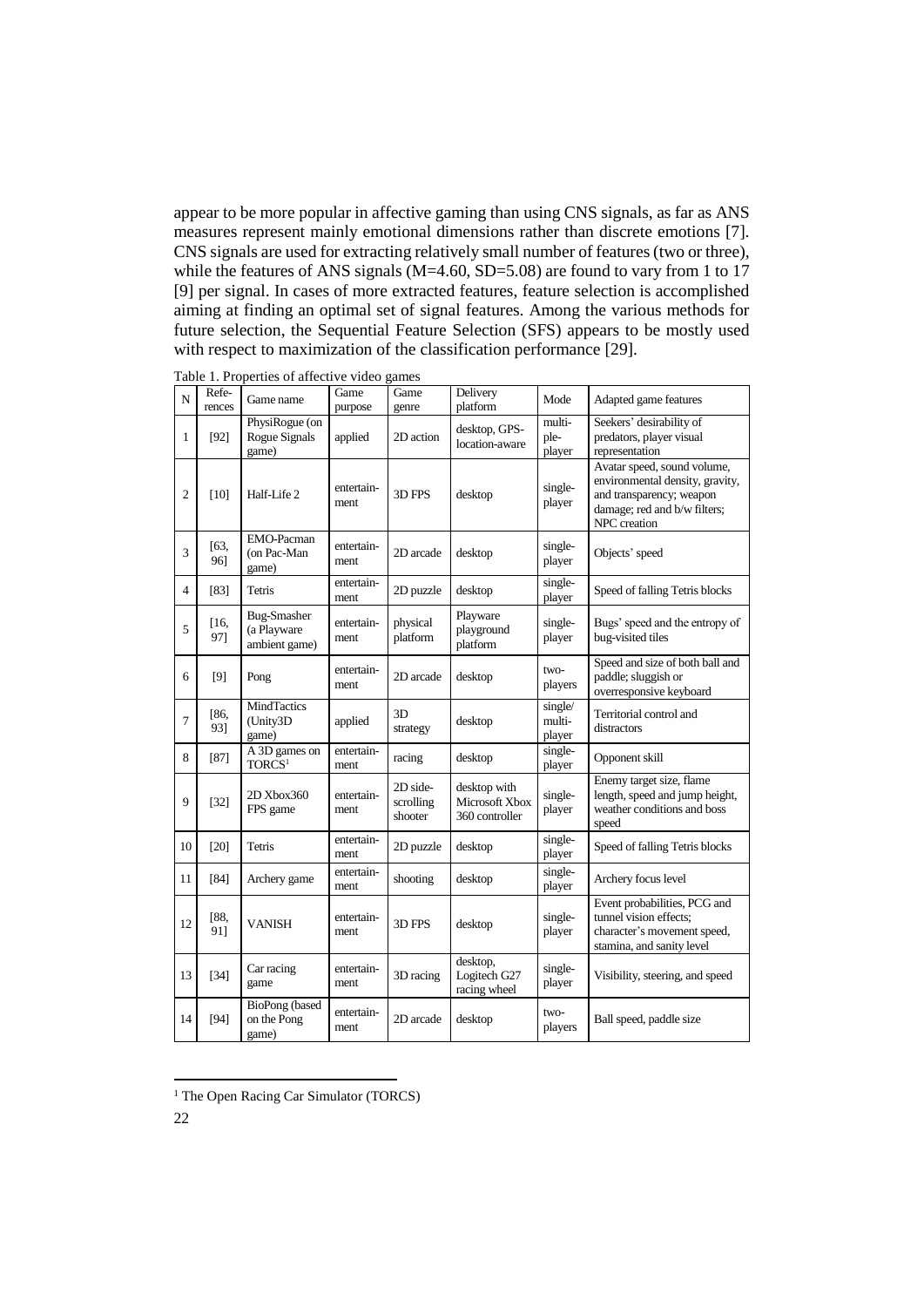| N <sub>o</sub> | FT <sup>2</sup> | Measured signals                                                                   | $\mathbf{F}^3$                                                         | <b>Biofeed-back</b><br>device                           | Rate<br>(Hz)                      | Time<br>win-<br>dow<br>(s)     | Cali-<br>bra-<br>tion<br>(min) | Signal filtering                                            | Recognized<br>emotions                     | Classifi-<br>cation/<br>estima-tion          | Accu-<br>racy<br>(%)         |
|----------------|-----------------|------------------------------------------------------------------------------------|------------------------------------------------------------------------|---------------------------------------------------------|-----------------------------------|--------------------------------|--------------------------------|-------------------------------------------------------------|--------------------------------------------|----------------------------------------------|------------------------------|
| 1              | $\ddot{}$       | Phasic EMG<br>Phasic EDA<br><b>Tonic EMG</b><br>Tonic EDA                          | $\mathbf{1}$<br>$\mathbf{1}$<br>$\mathbf{1}$<br>1                      | ProComp2<br>(Thought<br>Techn.                          | 10<br>0.33<br>10<br>0,33          | $\mathbf{1}$<br>30<br>6<br>300 |                                | Kalman filter                                               | Stress level                               | Direct<br>mapping                            |                              |
| $\overline{2}$ | $\ddot{}$       | HRV (ECG)<br>HR<br><b>EDA</b>                                                      | $\overline{c}$<br>$\overline{c}$<br>$\overline{c}$                     | Lightstone<br>(Wild Divine)                             |                                   | $\overline{c}$                 | 5                              | Average<br>downsampling at<br>2s                            | Horror                                     | Direct<br>mapping                            |                              |
| 3              |                 | <b>RVP</b><br><b>EDA</b><br><b>EMG</b><br><b>RESP</b><br><b>KEYB</b>               | $\overline{\mathcal{A}}$                                               | NeXus and<br>Biotrace+<br>(Mind Media)                  | 128<br>32<br>1024<br>32<br>100    | 180                            |                                | High-pass<br>Chebyshev 20Hz<br>filter; smoothing<br>filter  | Boredom.<br>frustration and<br>enjoyment   | Direct<br>mapping                            |                              |
| $\overline{4}$ | C               | <b>EDA</b><br><b>BVP</b><br>HR<br><b>RESP</b><br><b>TEMP</b>                       | 4<br>$\overline{c}$<br>3<br>3<br>$\overline{c}$                        | Biosemi<br>Active 2                                     | 1024                              | 20                             | 1.5                            | Moving average<br>filters                                   | Boredom,<br>anxiety, and<br>engage-ment    | <b>SVM</b>                                   | 53.33                        |
| 5              | $+$             | HR<br><b>BVP</b><br><b>EDA</b>                                                     | 13<br>7<br>13                                                          | ProComp Inf.<br>(Thought)<br>Techn.                     | 256                               | 45                             | $\theta$                       | Discrete Fourier<br>Transform<br>(DFT) filter               | Entertainment<br>value                     | <b>ANN</b>                                   | 79.76                        |
| 6              | $\overline{C}$  | <b>ECG</b><br><b>PPG</b><br><b>EDA</b><br><b>EMG</b><br><b>TEMP</b>                | 17<br>3<br>5<br>16<br>3                                                | <b>Biopac</b><br>(BIOPAC)<br>Systems)                   | 1000                              | 0.025<br>0.1                   |                                | Low-pass filters.<br>DFT, wavelets                          | <b>Anxiety</b> level                       | <b>RT</b><br>kNN<br><b>BNT</b><br><b>SVM</b> | 88.5<br>80.4<br>80.6<br>88.9 |
| 7              | $\ddot{}$       | fNIR                                                                               | 4                                                                      | <b>Bespoke fNIR</b><br>device                           | 2048                              | 16.5                           | 0.33                           | Low-pass cut-off<br>frequency filter<br>$(0.14 \text{ Hz})$ | <b>Attention level</b>                     | kNN<br><b>NBC</b>                            | 73.77<br>57.37               |
| 8              | $^{+}$          | <b>BVP</b><br>ECG<br><b>EDA</b><br><b>RESP</b><br><b>TEMP</b>                      | $\overline{11}$<br>11<br>11<br>11<br>11                                | ProComp<br>Infinity<br>(Thought)<br>Techn.)             | 2048<br>2048<br>256<br>256<br>256 | 60                             | $\mathbf{1}$                   | Horror                                                      | Preference<br>level                        | LDA                                          | 74                           |
| 9              | $\! + \!\!\!\!$ | <b>BVP</b><br><b>EDA</b><br><b>ECG</b><br><b>EMG</b><br><b>RESP</b><br><b>TEMP</b> | $\mathbf{1}$<br>$\mathbf{1}$<br>$\mathbf{1}$<br>1<br>$\mathbf{1}$<br>1 | Flexcomp<br>Infinity<br>(Thought)<br>Techn.),<br>TTLAPI | 2048                              |                                | 10                             | Chebyshev type<br>II filters.<br>downsampling<br>by 64      | Preference<br>level                        | Direct<br>mapping                            |                              |
| 10             | $\overline{C}$  | Alpha & theta<br>(EEG)                                                             | $\overline{c}$                                                         |                                                         |                                   | $\overline{c}$                 | $\overline{c}$                 |                                                             | Boredom.<br>engage-ment,<br>flow, overload | <b>Linear</b><br>estima-tion                 |                              |
| 11             | C               | Alpha (EEG)                                                                        | 3                                                                      | <b>Bespoke</b><br>device                                | 256                               | $\overline{c}$                 | 3                              | FFT band-pass<br>filter $(0.5 \sim 50 \text{ Hz})$          | Focus level                                | Direct<br>mapping                            |                              |
| 12             | C               | <b>BVP</b><br><b>EDA</b><br>EMG                                                    | $\overline{c}$<br>2<br>1                                               | $Nexus-10$<br>(Mind Media)<br>and<br>BioTrace+          | 32<br>32<br>1024                  | $\overline{c}$<br>5<br>0.125   | 5                              | Smoothing filter<br>(moving)<br>average)                    | Arousal and<br>valence levels              | Linear $\angle$<br>nonlinear<br>regre-sions  | 85                           |
| 13             | $+$             | <b>EDA</b>                                                                         | 1                                                                      | FlexComp<br>(Thought)<br>Techn.)                        | 1                                 | 30                             | 8                              |                                                             | Arousal                                    | Direct<br>mapping                            |                              |
| 14             | $\overline{C}$  | <b>EDA</b><br>HR                                                                   | $\mathbf{1}$<br>1                                                      | Arduino                                                 |                                   |                                | $\overline{0}$                 |                                                             | Arousal                                    | Direct<br>mapping                            |                              |

Table 2. Technological and methodological issues of realisation of affective games

With regard to biofeedback devices, three types of hardware are used: (1) simple and cheap (up to several hundreds of USD) commercial devices like U3-HV by LabJack Corp. and Lightstone by Wild Divine; (2) powerful, multichannel and expensive (up to several thousands of USD) commercial systems such as ProComp Infinity of Thought Technologies; (3) custom home-made devices, e.g., based on Arduino platform [94]. The measurement sampling rate varies highly – from 0.33 Hz up to 2048 Hz, although rates greater than 200-400 Hz are recommended for psychophysiological measurements [95]. Signals measured with a sample rate higher

 $\overline{a}$ 

<sup>&</sup>lt;sup>2</sup> Feedback Type (FT)

 $3$  Features (F)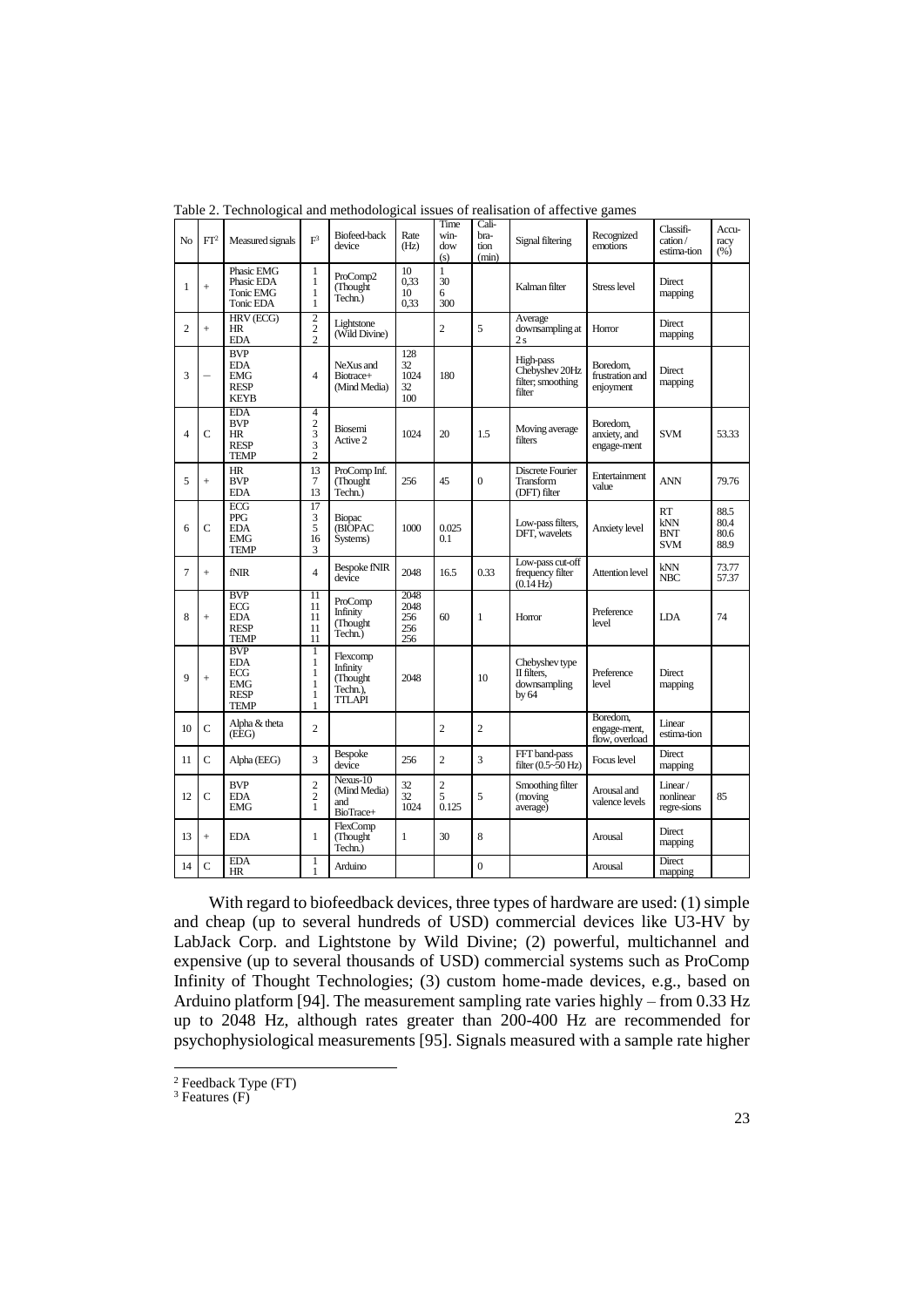than 1 kHz are next down-sampled for feature extraction. The time window for analysed signal features differs from 0.025 s to 180 s (M=26.05, SD=48.18) and depends on measured signal, extracted feature and adaptation purpose. Adoption of a rather short time window hides risks of strong influence of sudden fluctuations in measured signal value, which may compromise the experiment. On other hand, choosing a rather long time window reduces the sensitivity of the adaptive loop [20]. Eventually, the duration of time window may depend on the time of field trial sessions, which vary from several minutes for arcade and racing games up to hours for video games like MindTactics [86]. Calibration periods are applied only in nine of the experiments with calibration time (M=3.98, SD=3.31) from 0.33 up to 10 min.

In eleven of the studies, raw signals are filtered for removing noise and/or for separating high from low frequency bands. Extracted signal features either are used for emotion inferencing (in cases of emotion-based adaptation) or are directly mapped to the adapted features of the affective game, without any recognition of emotions. Half of the reviewed studies apply directly mapping of threshold values of the measured signals or extracted features to values of the adapted game features, as this is an easy and straightforward way of achieving adaptiveness. As methods for data fusion, emotion inferencing uses either linear estimation or regression methods [88, 91], or emotion classification through kNN, SVM, ANN, LDA, BNT and NBC, with classification accuracy being dependent on the method and experimental context and having extreme values for  $SVM - 53.33\%$  [83] and 88.9% [9]. The choice of discrete emotions depends strongly on the primary purpose and the genre of the effective game. On the other hand, many adaptive games use more straightforward approaches of direct mapping of physiological signals correlated to one or several discrete emotions or simply to the arousal level [34, 94]. Raw signal or its features are mapped to adjusted game properties or features, either by establishing linear dependency between them or by setting signal thresholds for switching on or off given game features.

Classification accuracy depends strongly on the context of executed experiments such as training data set, use of cross-validation, and number of analysed participants (subjects) played the game. Table 3 provides comparison regarding experimental validation, outcomes and impact of the affect-based adaptation. Almost all the studies use quasi-experimental design with repeated treatment approaches having pre-test and post-test measures each time, with exclusion of the study of [10], which applies randomized control trial. For the 14 compared games, the number of subjects varies from 5 [93] up to 75 [87] excluding the first game (although lack of experimental data, it was included here due to its technological merits). Although experiments with too few subjects can bring valuable informative about further research directions, they do not have statistical significance and remain unconvincing [15]. The subject age interval depends on the goal of the study and varies from 8-10 years [16] up to 18-54 years [9] and has mean values M between 19 and 35 and standard deviations SD ranges between 13.0 and 14.8. The gender balance (males to females ratio) is in favour of men (M=2.39, SD=1.39) and varies between 0.67 and 4.33. In four of the experiments, subjects have been required to have previous game experience, while in other three experiments various game experience has been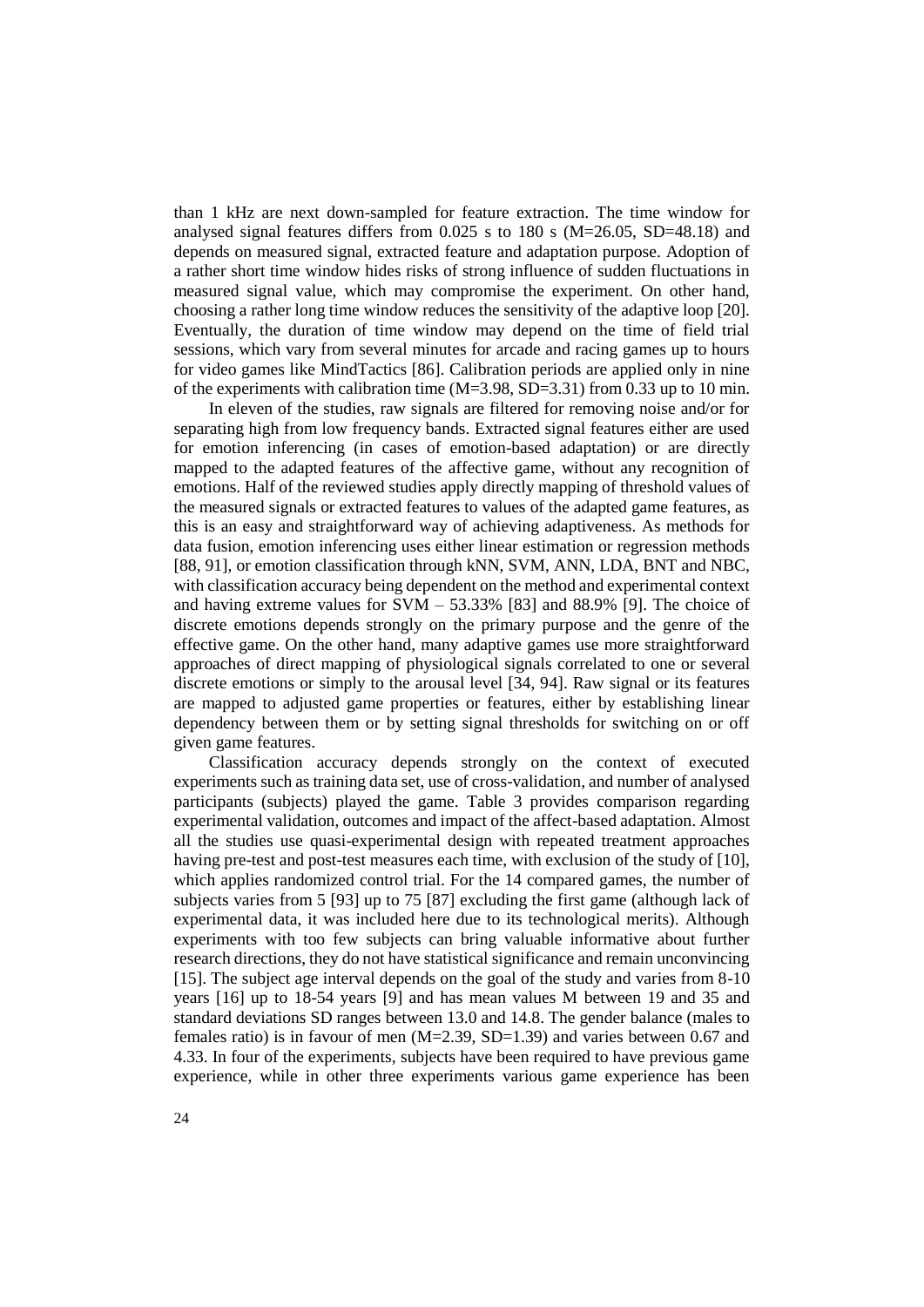registered but not required. Repeated treatment approaches imply several play sessions  $(M=5.17, SD=6.16)$  playing non-adaptive and adaptive versions of the same game. Each session has lasted from 1.5 up to 10 min. (M=3.82, SD=2.40).

The last column of Table 3 provides a summary of the results on the outcome and impact of emotional adaptivity obtained by means of custom questionnaires, GEQ, SAM, UMACL, or other means for self-report. The results obtained by questionnaires demonstrate that the adapted game version creates more fun at the players than the static game [16, 32] and brings better performance of the majority of the participants [9]. What is more, affect-based game adaptation makes gameplay more challenging and more satisfying than performance-based DDA, where the satisfaction index is defined as a sum of the values of challenge, enjoyment, and reported performance appraisal. Combining negative and positive affective feedback types contributes essentially for reaching a higher satisfaction and keeping the player in the flow zone, while avoiding both player's boredom and anxiety. As stated in [83], "the challenge should be corrected to maintain a state of pleasure and involvement, showing the importance of having games that increase their difficulty according to the competence and emotions of the player".

| N <sub>o</sub>         | Study objectives                                                                                                                                                                                                                                                 | Met-<br>hod | N <sub>0</sub><br>$sub-$<br>jects | Age          | Age<br>ΜĬ | Males-<br>Fema-<br><b>les</b> | Gen-<br>der<br>hala-<br>nce | Game<br>expe-<br>rience | NG <sup>4</sup> | Game<br>time.<br>(min) | <b>Ouestion-</b><br>naires<br>and inter-<br>views                                                          | Results and conclusions                                                                                                                                                                                                                                                                                                                                                                                                                                                             |
|------------------------|------------------------------------------------------------------------------------------------------------------------------------------------------------------------------------------------------------------------------------------------------------------|-------------|-----------------------------------|--------------|-----------|-------------------------------|-----------------------------|-------------------------|-----------------|------------------------|------------------------------------------------------------------------------------------------------------|-------------------------------------------------------------------------------------------------------------------------------------------------------------------------------------------------------------------------------------------------------------------------------------------------------------------------------------------------------------------------------------------------------------------------------------------------------------------------------------|
| 1                      | To apply<br>physiological<br>measures for<br>inferring player's<br>stress (activation)<br>and, next, for<br>dynamic<br>adjustment of some<br>game features                                                                                                       |             |                                   |              |           |                               |                             |                         |                 |                        |                                                                                                            | Game adaptation to player's<br>stress (activation) may lead to<br>higher immersion, new forms<br>of focused involvement and, as<br>well, to new game play<br>strategies                                                                                                                                                                                                                                                                                                             |
| $\mathcal{D}_{\alpha}$ | To study how<br>appliance of<br>biometric sensory<br>devices would<br>allow incorporation<br>of player's<br>biometric<br>information into a<br>commercial<br>computer game for<br>achieving more<br>dynamic,<br>personalized and<br>situated game<br>experiences | <b>RCT</b>  | 14                                | $15 -$<br>50 |           | $13-3$                        | 4.33                        | various                 | $\overline{c}$  | 5                      | 7 q. custom<br>questionnai<br>r and post-<br>session<br>interview                                          | Evaluation results demonstrate<br>biometric adaptation can<br>improve the situated feeling of<br>honor. While variation of<br>biometric information between<br>male was found to be wide, the<br>same was almost constant for<br>females. Biometric adaptation<br>of game mechanics and audio<br>effects increases player<br>engagement, but only for these<br>players who do enjoy the game<br>genre                                                                               |
| 3                      | To investigate how<br>changes in game<br>speed produce<br>emotional<br>responces<br>accompanied by<br>specific emotion-<br>data                                                                                                                                  | <b>OED</b>  | 24                                | $23 -$<br>46 | 29.7      | 19-5                          | 3.80                        | yes                     | 3               | $\overline{2}$         | Custom<br>questionnai<br>-res (incl.<br>parts of<br>SAM).<br>semi-<br>structured<br>post-game<br>interview | Changing game speed inducted<br>boredom, frustration and<br>enjoyment, where slow speed<br>was considered boring and fast<br>speed was enjoyable for some<br>players but frustrating for<br>others. Experimental data<br>should be further analyzed for<br>variance, kurtosis and<br>skewness. For an emotionally<br>adapted Pacman game, initial<br>or previous emotional states<br>should be considered, together<br>with accurate emotion-data on<br>flow crossing-border events |

Table 3. Experimental validation, outcomes and impact of the affect-based adaptation

<sup>4</sup> Number of played Games (NG)

 $\overline{a}$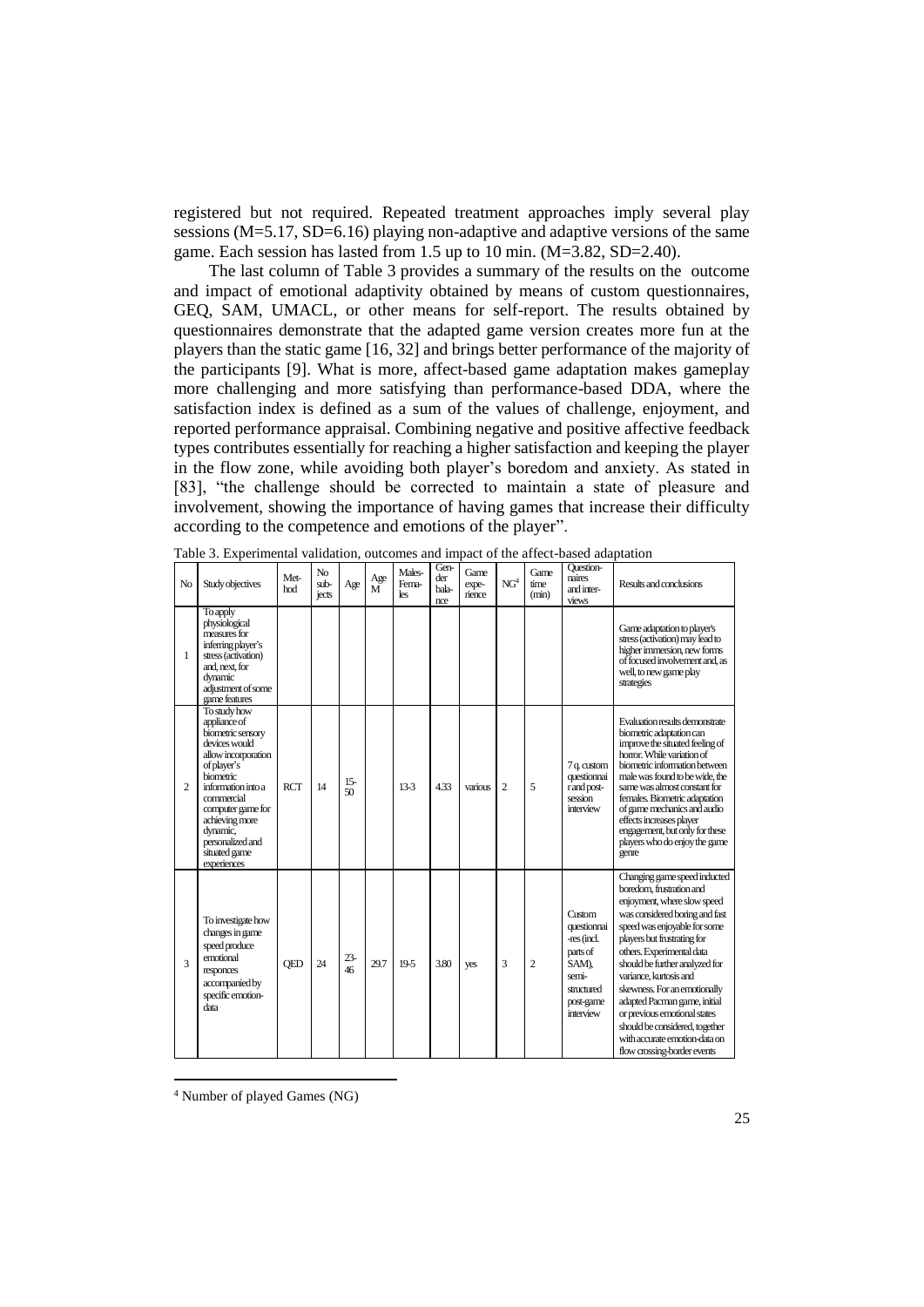| Table 3 (c o n t i n u e d) |  |  |  |  |  |  |  |  |  |
|-----------------------------|--|--|--|--|--|--|--|--|--|
|-----------------------------|--|--|--|--|--|--|--|--|--|

| No             | Study objectives                                                                                                                                                                                                                                                                                                                                                                          | Met-<br>hod | No<br>sub-<br>jects | Age             | Age<br>М | Males-<br>females | Gen-<br>der<br>Bala-<br>nce | Game<br>expe-<br>rience | NG             | Game<br>time<br>(min) | Question-<br>naires<br>and inter-<br>views                                                             | Results and conclusions                                                                                                                                                                                                                                                                                                                                                                                                                                                                        |
|----------------|-------------------------------------------------------------------------------------------------------------------------------------------------------------------------------------------------------------------------------------------------------------------------------------------------------------------------------------------------------------------------------------------|-------------|---------------------|-----------------|----------|-------------------|-----------------------------|-------------------------|----------------|-----------------------|--------------------------------------------------------------------------------------------------------|------------------------------------------------------------------------------------------------------------------------------------------------------------------------------------------------------------------------------------------------------------------------------------------------------------------------------------------------------------------------------------------------------------------------------------------------------------------------------------------------|
| $\overline{4}$ | To validate usefulness<br>of boredom, anxiety,<br>and engagement by<br>modulating challenge<br>by adjusting game<br>difficulty, where<br>playing at different<br>difficulty levels<br>provokes different<br>emotional states (H1),<br>which can be assessed<br>via central and<br>peripheral signals<br>(H2); increasing skills<br>moves the player<br>from engagement to<br>boredom (H3) | <b>OED</b>  | 20                  |                 | 27       | $13 - 7$          | 1.86                        | various                 | 6              | 5                     | 30 <sub>q</sub><br>custom<br>question-<br>nair about<br>emotions<br>and involv-<br>ment.<br><b>SAM</b> | Player engagement may<br>decrease if game difficulty is<br>not modulated for a longer<br>period. Player disengagement<br>in hard conditions should be<br>solved increasing challange<br>according detected emotion,<br>current level of difficulty and<br>the direction of its last change.<br>Analysis of measured signals<br>should be conducted not only<br>for the complete session time,<br>but on an event basis                                                                         |
| 5              | To demonstrate how a<br>subjective model of<br>reported entertainment<br>using statistical<br>features derived from<br>player's physiological<br>state can be applied<br>for modulation of<br>game parameters in<br>order to enhance<br>player satisfaction                                                                                                                               | <b>OED</b>  | 72                  | 8-10            |          | 13-11             | 1.18                        | $\mathbf{no}$           | $\overline{4}$ | 1.5                   | $\overline{\mathcal{A}}$<br>alternative<br>forced<br>choice<br>(4-AFC)<br>protocol                     | Real-time adaptation can<br>significantly increasy<br>entertainment value of a game<br>for children. At the same time,<br>individual differences<br>regarding preferences and<br>playing behavior make inter-<br>subject generalization not<br>possible and, thus, limit the<br>predictive ability of player<br>models. As well, erroneous<br>adjustments of levels of both<br>curiosity and challenge within<br>the game may have an<br>influence on preference of<br>children for adaptation |
| 6              | To analyse player's<br>physiological signals<br>in order to infer<br>anxiety level and to<br>study how it can be<br>used as target affective<br>state for DDA of<br>game in real time                                                                                                                                                                                                     | QED         | 15                  | $18-$<br>54     |          | $8 - 7$           | 1.14                        | yes                     | 24             | $\overline{c}$        | Anxiety<br>self-report                                                                                 | RT classifier demonstrated<br>highest accuracy in predicting<br>player's anxiety level. Most<br>participants perceived the<br>gameplay with the affect-<br>based DDA to be more<br>challenging and satisfying<br>than the one with<br>performance-based DDA                                                                                                                                                                                                                                    |
| $\overline{7}$ | To determine if fNIR<br>biomarkers of neural<br>activity, which are<br>generated by<br>intentional cognitive<br>activity, can be<br>applied to indicate<br>directly the brain effort<br>within an ecologically<br>valid environment<br>using compelling<br>brain-computer<br>intefaces for game<br>design                                                                                 | QED         | 5                   | $\frac{24}{27}$ |          | $4-1$             | 4.00                        | $\mathbf{n}$            | $\mathbf{1}$   | 2.83                  | Effor self-<br>assessment<br>screen<br>$(0-10)$                                                        | The success rate of<br>classification algorithms varies<br>between subjects revealing the<br>fact subjects use closed loop<br>systems in different ways.<br>Future brain research needs<br>incorporation of more players<br>with emphasis on team work<br>in order to analyze not only<br>individual but group dynamic,<br>as well. Game sessions can be<br>played most effectively in<br>online game environments<br>allowing better control of data<br>acquisition and user feedback         |
| 8              | To develop a<br>methodological<br>framework for<br>estimation of player's<br>preference among<br>racing game<br>experiences using<br>player's physiological<br>state                                                                                                                                                                                                                      | QED         | 75                  | $18-$<br>30     | 23.4     | $60-15$           | 4.00                        | various                 | $\tau$         | 3                     | General<br>question-<br>naire and<br>enjoyment<br>preference<br>$2-AFC$<br>question-<br>naire          | Only 42% of subjects had<br>consistent agreement on<br>preferring opponent as skilled<br>as the player. Ths, game<br>preference shold be regarded<br>as a personal issue, therefore, it<br>is hard to design a priori game<br>experience (e.g., by changing<br>opponent skills) that appears<br>to match needs of all the<br>players. Further experiments<br>should modify game<br>experience in real time in<br>order to keep player<br>satisfaction to a high level                          |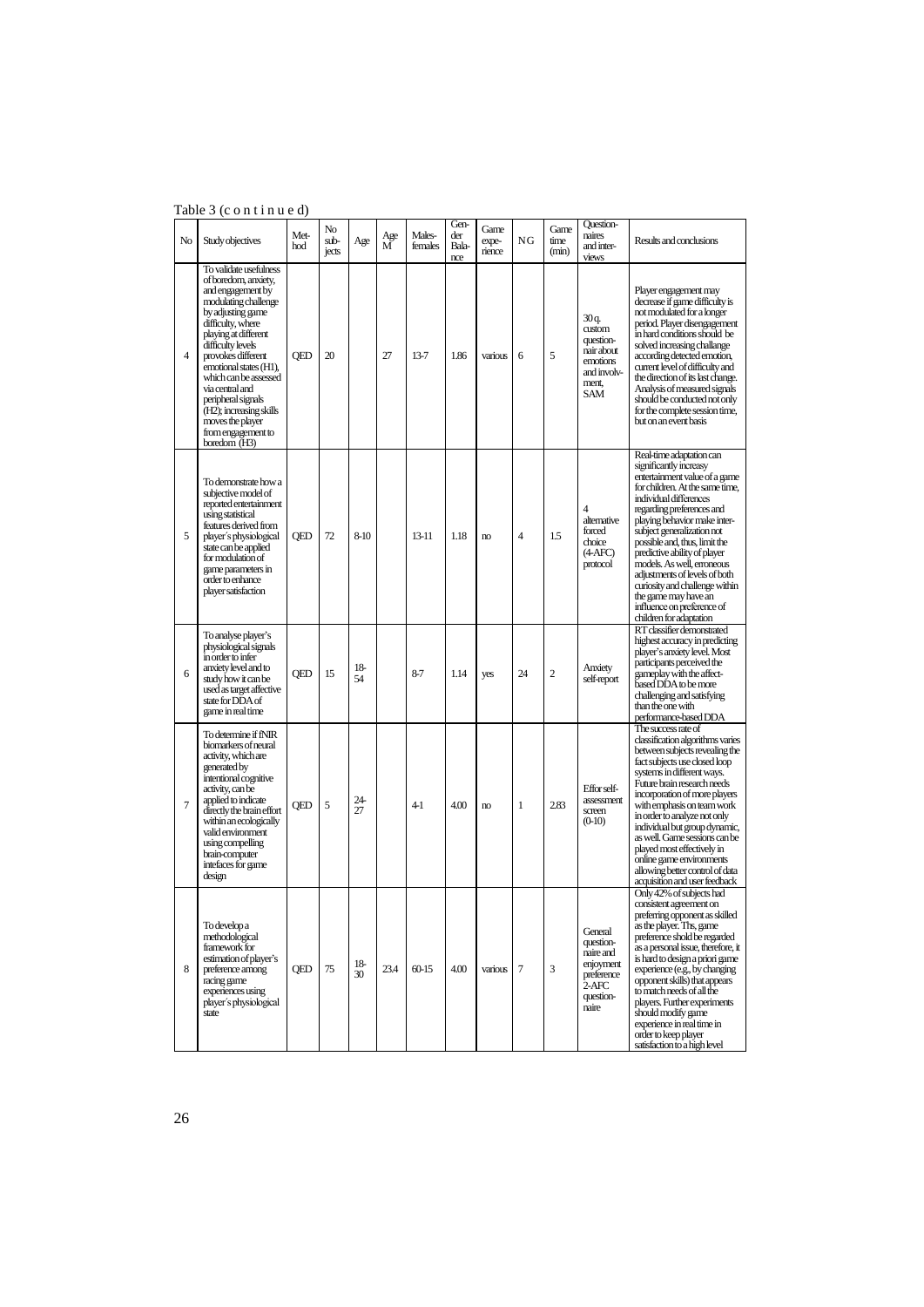| Table 3 (continued) |  |  |  |
|---------------------|--|--|--|
|                     |  |  |  |

| N  | Study objectives                                                                                                                                                                                                                                                                                                              | Met-<br>hod | No<br>sub-<br>jects | Age         | Age<br>М | Males-<br>females | Gender<br>balance | Game<br>expe-<br>rience | NG             | Game<br>time<br>(min) | Questio-<br><i>nnaires</i><br>and inter-<br>views                              | Results and conclusions                                                                                                                                                                                                                                                                                                                                                                                                                                            |
|----|-------------------------------------------------------------------------------------------------------------------------------------------------------------------------------------------------------------------------------------------------------------------------------------------------------------------------------|-------------|---------------------|-------------|----------|-------------------|-------------------|-------------------------|----------------|-----------------------|--------------------------------------------------------------------------------|--------------------------------------------------------------------------------------------------------------------------------------------------------------------------------------------------------------------------------------------------------------------------------------------------------------------------------------------------------------------------------------------------------------------------------------------------------------------|
| 9  | To study how direct<br>and indirect<br>physiological sensor<br>input can be applied<br>to augment traditional<br>game control and to<br>find out best mapping<br>between measured<br>signals and game<br>mechanics                                                                                                            | <b>OED</b>  | 10                  | 21-<br>40   | 25.8     | $7 - 3$           | 2.33              | yes                     | 3              | 10                    | Demograp<br>hics<br>questionna<br>ire and<br>game-play<br>experience<br>survey | Physiological augmentation of<br>game interaction creates better<br>fun experience than traditional<br>game control. Participants do<br>prefer direct (rather than<br>indirect) physiological control in<br>games because of its visible<br>responsiveness when mapped<br>intuitively to reflect actions in<br>the virtual world. Indirect<br>physiological input serves better<br>for modifying passive reactions<br>and peripheral features of the<br>game world |
| 10 | To investigate ways<br>of "constructing a<br>biocybernetic loop<br>that is both<br>scientifically valid and<br>effective from the<br>perspective of user<br>experience", namely<br>conservative, liberal,<br>normal and manual<br>game agjustment<br>according to EEG<br>deviations from<br>baseline                          | <b>OED</b>  | 10                  |             |          | 46                | 0.67              | $\mathbf{no}$           | $\overline{4}$ | 5                     | <b>UMACL</b><br>and<br>immersion<br>question-<br>naire                         | Experimental results showed<br>biocybemetic game playing<br>experiences in conservative<br>mode have an enhanced<br>alertness compared to the liberal<br>mode. On other hand, players<br>reported the manual game<br>mode as more immersive than<br>the others, that was explained<br>by optimal level of challenge<br>provided in manual mode                                                                                                                     |
| 11 | To demonstrate how<br>a custom wearable<br>EEG-based device<br>with dry EEG sensors<br>can be used for<br>cognitive state<br>monitoring within<br>adaptive gaming                                                                                                                                                             | <b>OED</b>  | 10                  | 24-<br>27   |          |                   |                   | $\mathbf{no}$           |                |                       |                                                                                | Experimental results proved<br>that the focus feature of EEG<br>alpha rhythm is a reliable<br>indicator of player focus state.<br>The proposed algorithm for<br>measuring user focus level can<br>be useful not only for short-term<br>memory tasks, but for long-<br>term activities, as well                                                                                                                                                                     |
| 12 | To study different<br>models of adjustment<br>of game mechanics<br>combined with direct<br>and indirect<br><b>biofeedbacks</b>                                                                                                                                                                                                | <b>OED</b>  | 24                  | 19-<br>28   | 22.5     | 16-8              | 2.00              | yes                     | 3              | 1.5                   | Arousal<br>and<br>valence,<br>GEQ,<br>biofeed-<br>back<br>condition            | There was created and<br>experimentaly tested a robust<br>and completely game-<br>independent framework of an<br>indirect biofeedback system. It<br>was proven the framework<br>"contributes significantly to the<br>player affection towards the<br>game"                                                                                                                                                                                                         |
| 13 | To model interactions<br>between player<br>arousal derived by<br>physiological<br>measures and game<br>difficulty as a control<br>problem using<br>proportional and<br>proportional-integral-<br>derivative control, and<br>to validate the<br>approach by adapting<br>game mechanics of a<br>car-racing game in<br>real time | <b>OED</b>  | 25                  | $18-$<br>33 |          |                   |                   | $\mathbf{n}$            | $\overline{c}$ | 5                     |                                                                                | Authors found speed adaptation<br>is more effective than the other<br>two mechanics and, as well,<br>between the two control modes.<br>They proved proportional-<br>integral-derivative control<br>results in impreved adaptation<br>and decreased oscillations in a<br>loop with negative feadback<br>compared to proportional-only<br>control                                                                                                                    |
| 14 | To study whether a<br>biofeedback version<br>of the Pong game<br>would improve user<br>experience and<br>performance<br>compared to the non-<br>adaptive version                                                                                                                                                              | OED         | 8                   |             |          | 44                | 1.00              | $\mathbf{n}$            | 3              | 3                     | Custom<br>questionna<br>ire about<br>game<br>experience                        | <b>Experimental results</b><br>demonstrated that physiological<br>data leads to an improved user<br>experience, however, user<br>performance within a two-<br>players gameplay remains the<br>same with applying<br>biofeedback. Further studies<br>should investigate the difference<br>between displaying and not<br>showing the physiological<br>player's state in the game                                                                                     |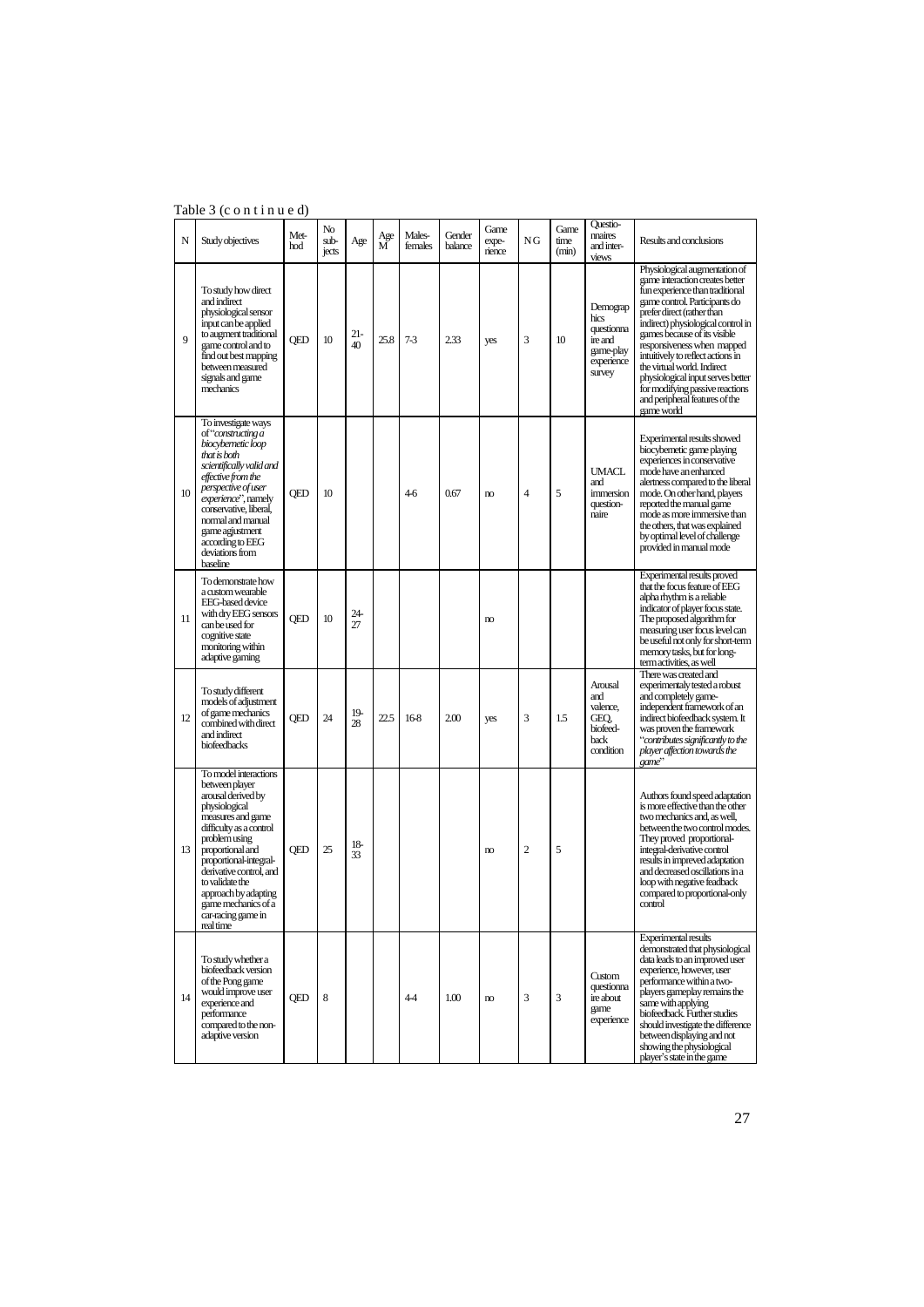# 6. Conclusion

Since its advent in the end of the last century, affective computing has never stopped being attractive and challenging for researchers, engineers and software developers who try to create emotionally-based applications and products. As discussed above, there are reported many experimental approaches for inferring user emotions according to measured physiological signals. Model-based approaches derived from theoretical frameworks for mapping player's modalities to emotional state can be confronted to model-free approaches accepting that mapping is unknown and using either a statistical model, a static or a dynamic machine learning for discovering the mapping function and inferring emotions according to input modalities [19]. The majority of adaptive physiological systems use static data fusion methods [29], where machine learning methods are employed for training and cross-validation, which are performed once and in advance to the system adaptation. To a large extent, this is determined by the fact that software applications for automatic classification such as IBM SPSS do not allow online application. On the other hand, dynamic data fusion systems learn on-the-fly or analyse history of the measured signals and extracted features.

Though there are at present plenty of affective research papers in the context of video games, relatively few of them really apply recognized emotions for adapting some game features and properties in real time. The creation of precise models describing player behaviour and applying them practically during both controlled and uncontrolled gameplay is crucial for accurate recognition of emotions and, therefore, for an effective affect-based adaptation of entertainment games or applied games for technology-enhanced learning [98]. In order to deal with the manifestation of affect specific for any individual player, affective behavioural models should include a real time learning module for tracking the behaviour of the player and extracting and analysing available affective patterns [11]. Thus, such player models will accumulate valuable information about affective state of the player by using direct observations and will be able to monitor the player's behaviour in an effective way, and even to predict it. Such predictive models can be based on ANN for relating game features regarding mechanics, dynamics and aesthetics of the game, to entertainment values like fun, curiosity and challenge [16]. Dynamic models of player behaviour focused on tracking and monitoring of player interactions can be used for both recognition of player's emotions and inducing appropriate emotions during gameplay. What is more, they can be applied for generation of emotional NPC's appropriate for specific player's behaviour.

The affective player models can include various strategies for adjusting game features according to physiological state of the player in real time. Besides player's responses from ANS and CNS activity (physiological modality) and behavioural expressions like face grimaces, speech and gesture (expressive modality), adaptation strategies should take into account other player's modalities such as cognitive (interpretive) modality concerning appraisal aspects of emotion generation and, as well, experiential (subjective) modality dealing with conscious emotional experiences of individual users [45]. The complex, multi-modal nature of human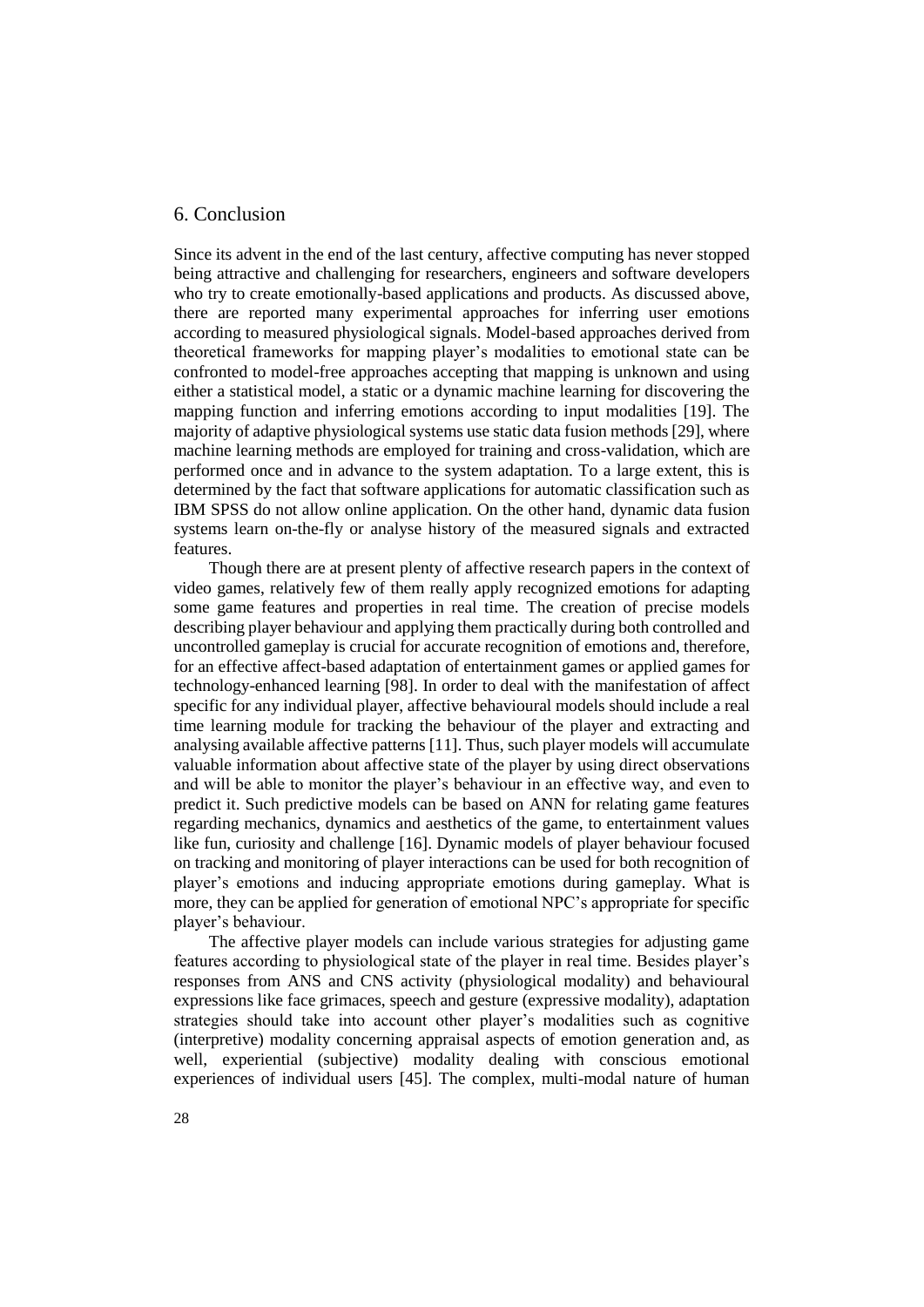emotions supposes that all types of emotion signatures should be detected and analyses all of them together, however, not all of them rely on non-obtrusive and appropriate measuring methods. For example, emotion recognition using facial expression will have a worse accuracy if the user is not still or inclined to the screen more or less than the required angle [73]. What is more, standard sensors such as fixed finger-tip caps for measuring GSR or HRV are less appropriate for active game play than wireless and wearable sensors [30] allowing physical contact with the body by being incorporated in gloves, shoes, glasses, helmets or other accessories. Finally, seamless contact sensors incorporated into traditional devices like computer mouse are very promising and much more appropriate for an advanced multi-modal biometric recognition of emotions.

Until recently, adaptation mechanisms have been mainly explored in affective games using single-player mode because it creates less variability and potential problems with influencing player reaction by collaboration with other players [10]. Experiments with adaptive multi-player games may reveal interesting phenomena of dependencies between DDA and biometric responses of individual players in context of cooperative gameplay. Emotional-based adaptation may produce a different effect on the player depending on showing and hiding player's physiological state in single player mode [94] or in a multi-player gameplay, which can make the player realizing better the adaptation mechanism and starting to control his/her physiological changes. In general, future research should investigate various ways for augmenting gaming experience through recognition of player's affective state and applying it for dynamic adaptation of game features.

Affective gaming has not yet gained enough popularity among the casual gamers and remains mostly restricted to laboratory experiments [15]. Latest developments in the area of affect-adaptive gaming pave the way from controlled and restricted laboratory experiments proving both the desirability and effectiveness of adjusting game features according to player's affect, to commercial entertainment and serious video games with emotion-based adaptation. Further research in affectbased adaptation should envisage more realistic and complete modelling and profiling for monitoring strategic and tactical player behaviour, providing a basis for multi-modal affective gaming with enhanced adaptation and representation of game environment, player's avatar and NPC's in the game. Future adaptive affective video games are expected to use appropriate and affordable sensors and devices, and to have proven ecological validity in more statistically representative field trials maximally closed to everyday game play.

*Acknowledgements***:** The research leading to these results has received funding from the People Programme (Marie Curie Actions) of the European Union's Seventh Framework Programme FP7 (2007-2013) under REA grant agreement No 624184.

# R e f e r e n c e s

1. P i c a r d, R. W. Affective Computing. MIT Media Laboratory Perceptual Computing Section, Technical Report No 321, 1995. **http://affect.media.mit.edu/pdfs/95.picard.pdf**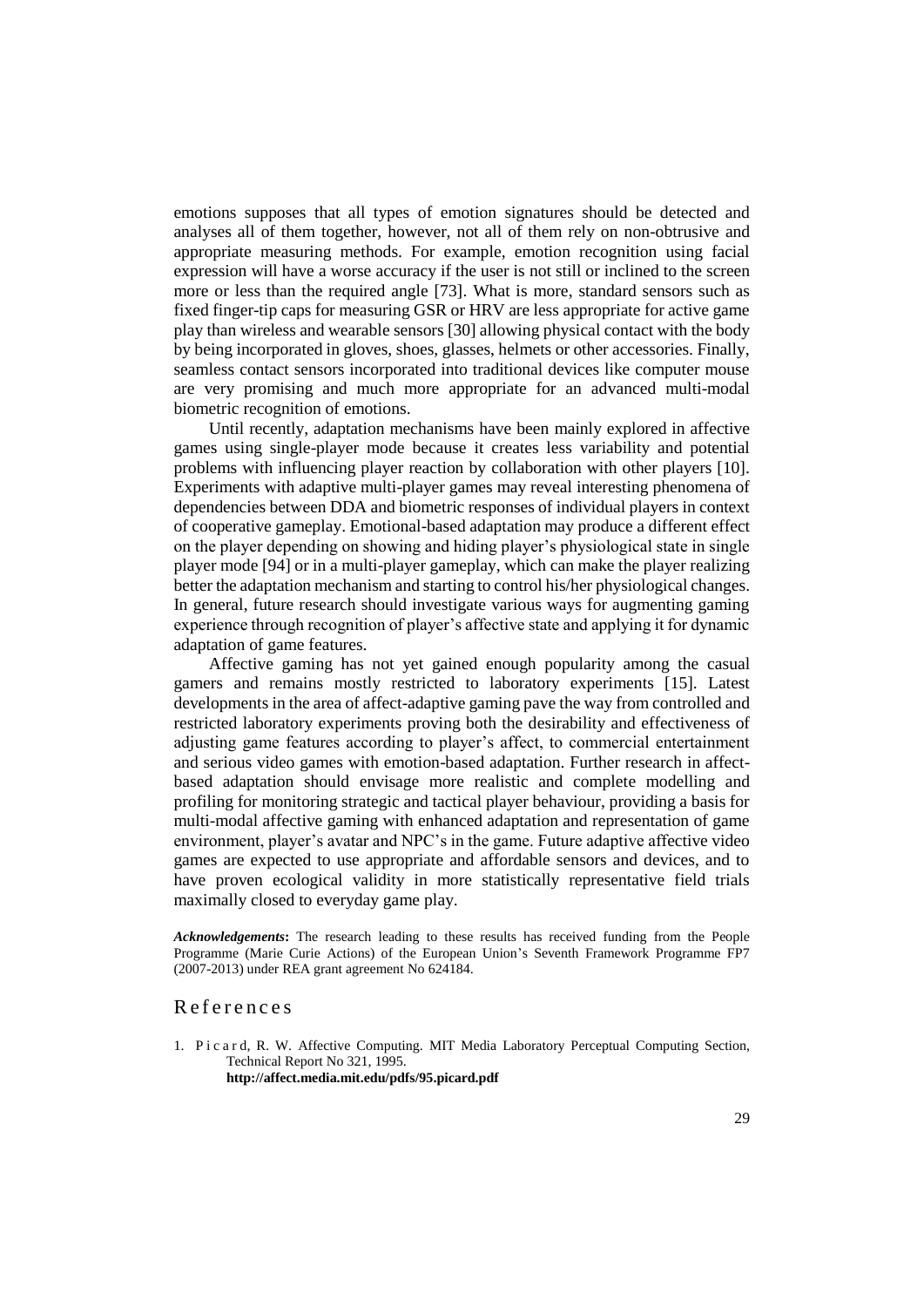- 2. Watson, D., L. Clark, A. Tellegen. Development and Validation of Brief Measures of Positive and Negative Affect: The PANAS Scales. – J. of Pers. and Social Psych., Vol. **47**, 1988, pp. 1063-1070.
- 3. S c h w a r t z, M. S. Biofeedback: A Practioner's Guide. New York, Guilford Press, 1995.
- 4. Bersak, D., G. McDarby, N. Augenblick, P. McDarby, D. McDonnell, B. M c D o n a l d, R. K a r k u n. Intelligent Biofeedback Using an Immersive Competitive Environment. – In: Proc. of Designing Ubiquitous Computing Games Workshop, UbiComp, Atlanta, USA, September, 2001.
- 5. P o p e, A. T., E. H. B o g a r t, D. S. B a r t o l o m e. Biocybernetic System Evaluates Indices of Operator Engagement in Automated Task. – Biological Psychology, Vol. **40**, 1995, pp. 187-195.
- 6. C o l e s, M., M. R u g g. Event-Related Brain Potentials: An Introduction. Electrophysiology of Mind, Oxford Scholarship Online Monographs, 1996, pp. 1-27,
- **http://l3d.cs.colorado.edu/~ctg/classes/lib/cogsci/Rugg-ColesChp1.pdf** 7. M a u s s, I. B., M. D. R o b i n s o n. Measures of Emotion: A Review. – Cognition and Emotion,
	- Vol. **23**, 2009, No 2, pp. 209-237.
- 8. K r e i b i g, S. D. Autonomic Nervous System Activity in Emotion: A Review. Biological Psychology, Vol. **84**, 2010, pp. 394-421.
- 9. Liu, C., P. Agrawal, N. Sarkar, S. Chen. Dynamic Difficulty Adjustment in Computer Games through Real-Time Anxiety-Based Affective Feedback. – Int. J. Hum. Comput. Interact., Vol. **25**, 2009, pp. 506-529.
- 10. D e k k e r, A., E. C h a m p i o n. Please Biofeed the Zombies: Enhancing the Gameplay and Display of a Horror Game Using Biofeedback. – In: Proc. of DiGRA 2007, Tokyo, Japan, 2007, pp. 550-558.
- 11. H u d l i c k a, E. Affective Computing for Game Design. In: Proc. of 4th Int. North American Conf. on Intelligent Games and Simulation (GAMEON-NA), Montreal, Canada, 2008, pp. 5-12.
- 12. G i g g i n s, O. M., U. M. P e r s s o n, B. C a u l f i e l d. Biofeedback in Rehabilitation. J. of Neuroengineering and Rehabilitation, Vol. **10**, 2013, No 60. DOI: 10.1186/1743-0003-10-60.
- 13. G i l l e a d e, K., A. D i x, J. A l l a n s o n. Affective Videogames and Modes of Affective Gaming: Assist Me, Challenge Me, Emote Me. – In: Proc. of DiGRA Conf.: Changing Views – Worlds in Play, 2005.
- 14. S w e e t s e r, P., P. W y e t h. GameFlow: A Model for Evaluating Player Enjoyment in Games. Computers In Entertainment (CIE), Vol. **3**, 2005, No 3, pp. 3-3.
- 15. K i v i k a n g a s, J. M., G. C h a n e l, B. C o w l e y, I. E k m a n, M. S a l m i n e n, S. J ä r v e l ä, N. R a v a j a. A Review of the Use of Psychophysiological Methods in Game Research. – Journal of Gaming & Virtual Worlds, Vol. **3**, 2011, No 3, pp. 181-199.
- 16. Y a n n a k a k i s, G. N., J. H a l l a m. Entertainment Modeling through Physiology in Physical Play. – Int. Journal of Human-Computer Studies, Vol. **66**, 2008, No 10, pp. 741-755.
- 17. A m b i n d e r, M. Biofeedback in Gameplay: How Valve Measures Physiology to Enhance Gaming Experience. Valve Software, 2011.
	- **http://www.valvesoftware.com/publications/2011/Valve Biofeedback-Ambinder.pdf**
- 18. H ö ö k, K. Affective Loop Experiences–What Are They? Berlin, Heidelberg, Persuasive Technology, Springer, 2008, pp. 1-12.
- 19. Y a n n a k a k i s, G. N., J. T o g e l i u s. Experience-Driven Procedural Content Generation. IEEE Transactions on Affective Computing, Vol. **2**, 2011, No 3, pp. 147-161.
- 20. Fairclough, S., K. Gilleade. Construction of the Biocybernetic Loop: A Case Study. In: Proc. of 14th ACM Int. Conf. on Multimodal Interaction, ACM, October 2012, pp. 571-578.
- 21. Murphy, C., D. Chertoff, M. Guerrero, K. Moffitt. Design Better Games: Flow, Motivation, and Fun. – In: Design and Development of Training Games: Practical Guidelines from a Multidisciplinary Perspective (Chapter 5). Cambridge University Press, 2013, p.1773.
- 22. S w e e t s e r, P., D. M. J o h n s o n, P. W y e t h. Revisiting the GameFlow Model with Detailed Heuristics. – Creative Technologies, 2012, No 3.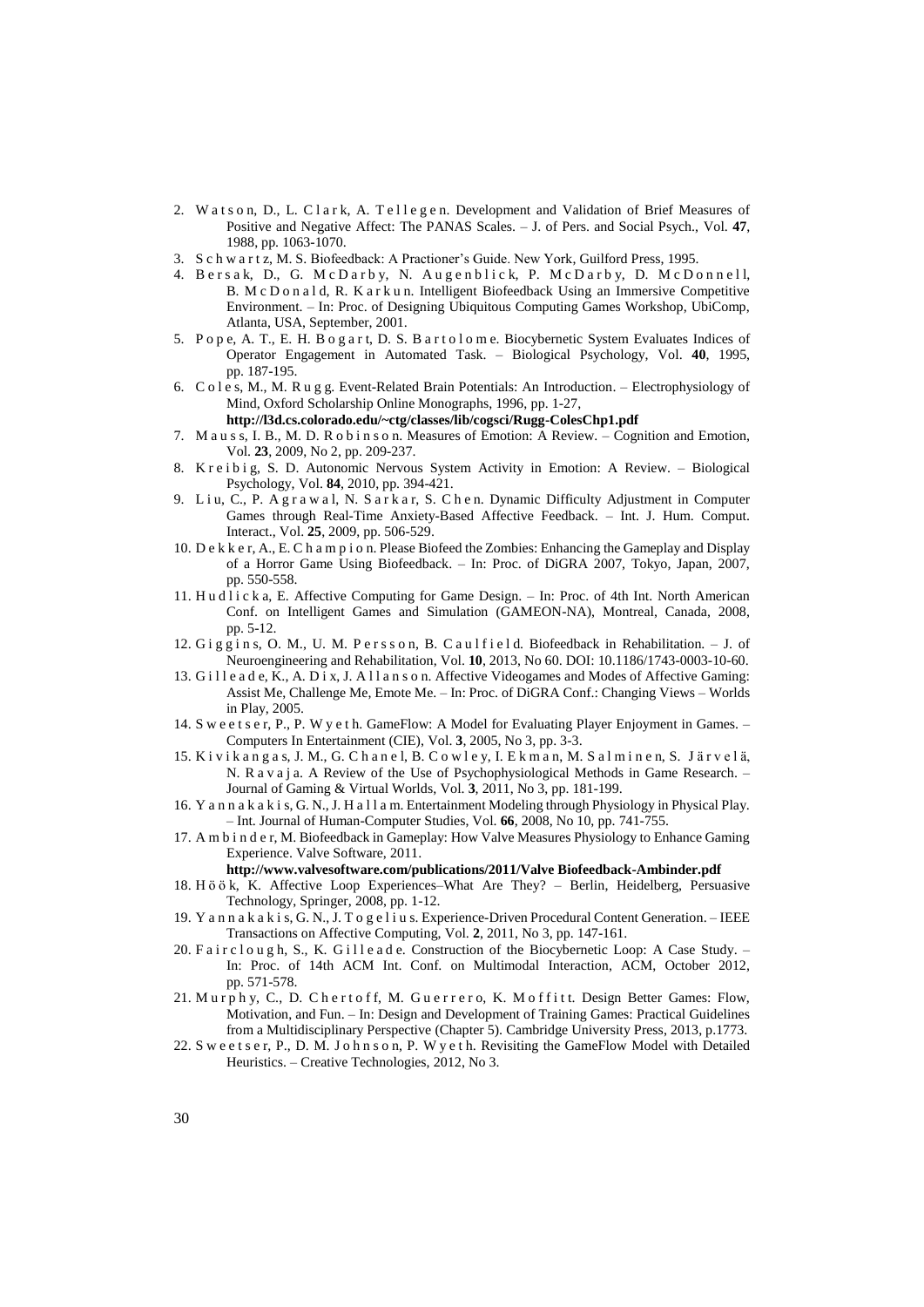- 23. R a n i, P., N. S a r k a r, C. L i u. Maintaining Optimal Challenge in Computer Games through Real-Time Physiological Feedback. – In: Proc. of 11th Int. Conf. on Human Comp. Interact., 2005, pp. 184-192.
- 24. G r i g o r e, O., I. G a v a t, M. C o t e s c u, C. G r i gor e. Stochastic Algorithms for Adaptive Lighting Control Using Psycho-Physiological Features. – Int. J. of Biology and Biomedical Eng., Vol. **2**, 2008, pp. 9-18.
- 25. B a k k e s, S., C. T. T a n, Y. P i s a n. Personalised Gaming: A Motivation and Overview of Literature. – In: Proc. of 8th Australas. Conf. on Interact. Entertainm.: Playing the System, ACM, 2012, p. 4.
- 26. K i c k m e i e r-R u s t, M. D., D. A l b e r t. Educationally Adaptive: Balancing Serious Games. -Int. Journal of Computer Science in Sport, Vol. **11**, 2012, No 1, pp. 1-10.
- 27. C h a n g, D. M. J. Dynamic Difficulty Adjustment in Computer Games. In: Proc. of 11th Ann. Interact. Multimedia Systems Conf., Univ. of Southampton, UK, 2013.

**http://mms.ecs.soton.ac.uk/2013/papers/dmjc1g10\_23990287\_finalpaper.pdf**

- 28. F a i r c l o u g h, S. H. Fundamentals of Physiological Computing. Interacting with Computers, Vol. **21**, 2009, No 1, pp. 133-145.
- 29. N o v a k, D., M. M i h e l j, M. M u n i h. A Survey of Methods for Data Fusion and System Adaptation Using Autonomic Nervous System Responses in Physiological Computing. – Interacting with Computers, Vol. **24**, 2012, pp. 153-172.
- 30. C h r i s t y, T., L. I. K u n c h e v a. Technological Advancements in Affective Gaming: A Historical Survey. – GSTF Journal on Computing, Vol. **3**, 2014, No 4.
- 31. R o u s e, R. Games on the Verge of a Nervous Breakdown: Emotional Content in Computer Games. – ACM SIGGRAPH Computer Graphics, Vol. **35**, 2001, No 1, pp. 6-10.
- 32. N a c k e, L. E., M. K a l y n, C. L o u g h, R. L. M a n d r y k. Biofeedback Game Design: Using Direct and Indirect Physiological Control to Enhance Game Interaction. – In: Proc. of SIGCHI Conf. on Human Factors in Computing Systems, ACM, 2011, pp. 103-112.
- 33. Kuikkanie mi, K., T. Laitinen, M. Turpeinen, T. Saari, I. Kosunen, N. Ravaja. The Influence of Implicit and Explicit Biofeedback in First-Person Shooter Games. – In: Proc. of SIGCHI Conf. on Human Factors in Computing Systems, 2010, pp. 859-868.
- 34. P a r n a n d i, A., R. G u t i e r r e z-O s u n a. A Comparative Study of Game Mechanics and Control Laws for an Adaptive Physiological Game. – J. on Multimodal User Interfaces, 2014, pp. 1-12.
- 35. L i n d l e y, C. A., C. C. S e n n e r s t e n. Game Play Schemas: from Player Analysis to Adaptive Game Mechanics. – In: Proc. of Int. Conf. on Game Research and Development, 2006, pp. 47-53.
- 36. G i l l e a d e, K. M., A. D i x. Using Frustration in the Design of Adaptive Videogames. In: Proc. of ACM SIGCHI Int. Conf. on Advances in Computer Entertainment Technology, 2004, pp. 228-232.
- 37. T r e m b l a y, J., C. V e r b r u g g e. Adaptive Companions in FPS Games. FDG, Vol. **13**, 2013, pp. 229-236.
- 38. C h e n, J. Flow in Games (and Everything Else). Communications of the ACM, Vol. **50**, 2007, No 4, pp. 31-34.
- 39. G a r n e r, T. A. Game Sound from Behind the Sofa: An Exploration into the Fear Potential of Sound&Psychophysiological Approaches to Audio-Centric, Adaptive Gameplay. PhD Thesis, Aalborg University, 2013.
- 40. H u n i c k e, R., V. C h a p m a n. AI for Dynamic Difficulty Adjustment in Games. In: Proc. of Challenges in Game Artificial Intelligence AAAI Workshop, Vol. **2**, 2004, p. 1.
- 41. K o s t e r, R. A Theory of Fun for Game Design. Paraglyph Press, 2005.
- 42. Y a n n a k a k i s, G. N., A. P a i v a. Emotion in Games. Handbook on Affective Computing, Vol. **20**, 2013.
- 43. Brisson, A., G. Pereira, R. Prada, A. Paiva, S. Louchart, N. Suttie, T. Lim, R. Lopes, R. Bidarra, F. Bellotti, M. Kravcik, M. Oliveira. Artificial Intelligence and Personalization Opportunities for Serious Games. – In: Proc. of 8th AIIDE Conf., 2012, pp. 51-57.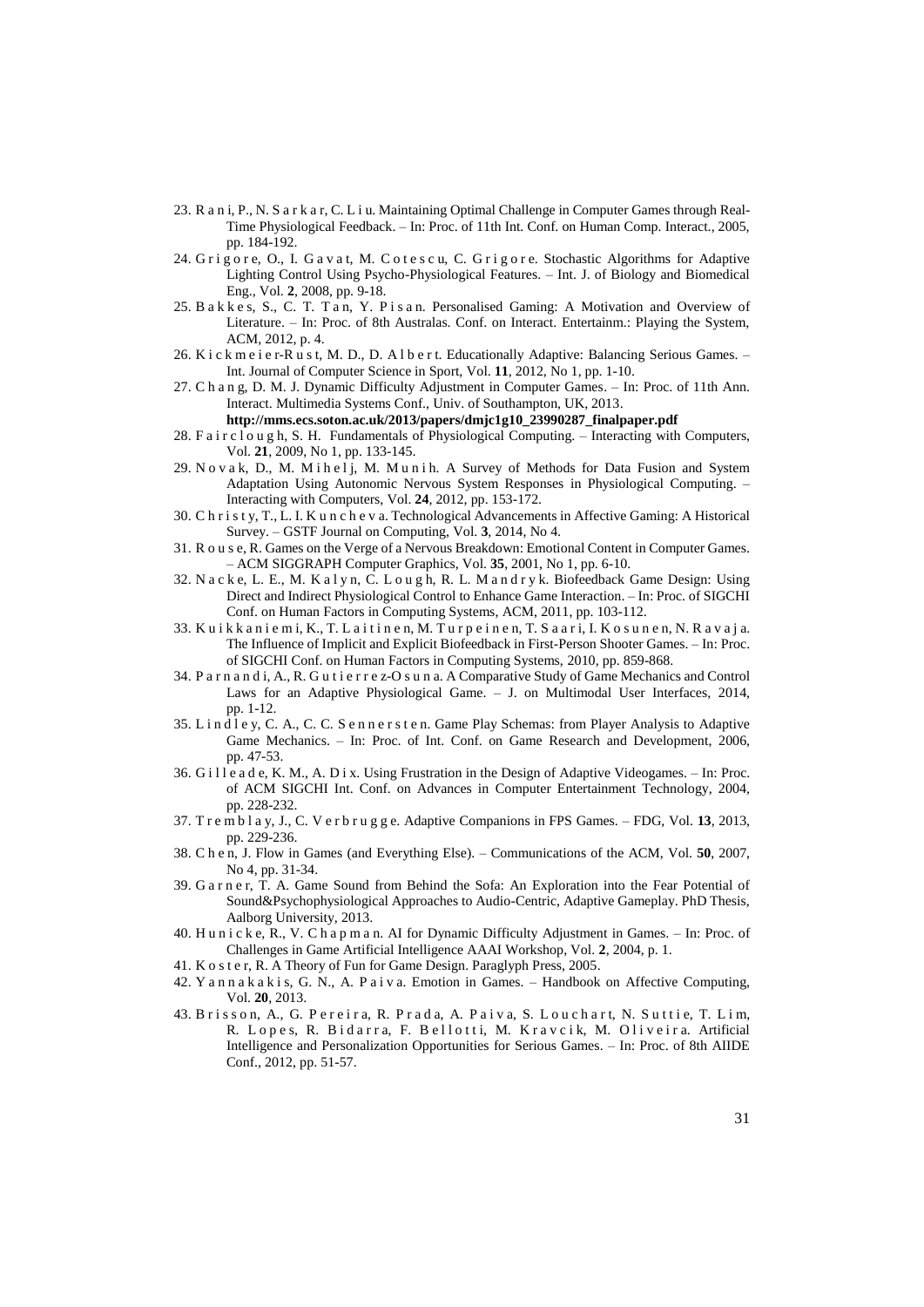- 44. B a k k e s, S., P. S p r o n c k, J. V a n D e n H e r i k. Rapid and Reliable Adaptation of Video Game AI. – IEEE Transactions on Computational Intelligence and AI in Games, Vol. **1**, 2009, No 2, pp. 93-104.
- 45. H u d l i c k a, E. Affective Game Engines: Motivation and Requirements. In: Proc. of 4th Int. Conf. on Foundations of Digital Games, ACM, 2009, pp. 299-306.
- 46. E k m a n, P., E. R. S o r e n s o n, W. V. F r i e s e n. Pan-Cultural Elements in Facial Displays of Emotion. – Science, Vol. **164**, 1969, No 3875, pp. 86-88. DOI:10.1126/science.164.3875.86.
- 47. H u p o n t, I., S. B a l d a s s a r r i, E. C e r e z o. Facial Emotional Classification: From a Discrete Perspective to a Continuous Emotional Space. – Pattern Analysis and Applications, Vol. **16**, 2013, Issue 1, pp. 41-54. DOI: 10.1007/s10044-012-0286-6.
- 48. T a n, C. T., S. B a k k e s, Y. P i s a n. Inferring Player Experiences Using Facial Expressions Analysis. – In: Proc. of Conf. on Interactive Entertainment, ACM, New York, USA, 2014, pp. 1-8.
- 49. K a p l a n, S., R. S. D a l a l, J. N. L u c h m a n. Measurement of Emotions. Research Methods in Occupational Health Psychology. New York, Routledge, 2013.
- 50. M c C r a e, R. R., P. C. C o s t a. Validation of the Five-Factor Model Across Instruments and Observers. – Journal of Personality and Social Psychology, Vol. **52**, 1987, pp. 81-90.
- 51. R u s s e l l, J. A. A Circumplex Model of Affect. Journal of Personality and Social Psychology, Vol. **39**, 1980, No 6, pp. 1161-1178.
- 52. M e n d l, M., O. H. P. B u r m a n, E. S. P a u l. An Integrative and Functional Framework for the Study of Animal Emotion and Mood. – In: Proc. Biol. Sci., Vol. **277**, 2010, pp. 2895-2904.
- 53. T r i m m e r, P. C., E. S. P a u l, M. T. M e n d l, J. M. M c N a m a r a, A. I. H o u s t o n. On the Evolution and Optimality of Mood States. – Behav. Sci., Vol. **3**, 2013, pp. 501-521.
- 54. M e h r a b i a n, A., J. A. R u s s e l l. An Approach to Environmental Psychology. Cambridge, MA, USA; London, UK: MIT Press, 1974.
- 55. G u n e s, H., B. S c h u l l e r, M. P a n t i c, R. C o w i e. Emotion Representation, Analysis and Synthesis in Continuous Space: A Survey. – In: Proc. of IEEE Int. Conf. FG'2011, 2011, pp. 827-834.
- 56. C s i k s z e n t m i h a l y i, M. Flow: The Psychology of Optimal Experience. London, Harper Perennial, 1990.
- 57. C s i k s z e n t m i h a l y i, M. Finding Flow: The Psychology of Engagement with Everyday Life. New York, BasicBooks, 1997.
- 58. W u, M. Gamification 101: The Psychology of Motivation, Science of Social Blog. Lithium, 2012. **https://community.lithium.com/t5/Science-of-Social-blog/Gamification-101-The-Psychology-of-Motivation/ba-p/21864**
- 59. B r o w n, E., P. C a i r n s. A Grounded Investigation of Game Immersion. In: CHI'04 Extended Abstracts on Human Factors in Computing Systems, ACM, 2004, pp. 1297-1300.
- 60. N a c k e, L., C. L i n d l e y. Flow and Immersion in First-Person Shooters: Measuring the Player's Gameplay Experience. – In: Proc. of FuturePlay, 3-5 November 2008, Toronto, Canada, 2008, pp. 81-88.
- 61. R y a n, R. M., C. S. R i g b y, A. P r z y b y l s k i. The Motivational Pull of Videogames: A Self-Determination Approach. – Motivation and Emotion, Vol. **30**, 2006, pp. 347-363.
- 62. B r a d l e y, M. M., P. J. L a n. Measuring Emotion: The Self-Assessment Manikin and the Semantic Differential. – Journal of Behavior Therapy and Experimental Psychiatry, Vol. **25**, 1994, pp. 49-59.
- 63. T i j s, T., D. B r o k k e n, W. I j s s e l s t e i j n. Creating an Emotionally Adaptive Game. In: Proc. of ICEC'2008, LNCS 5309, Berlin, Heidelberg, Springer, 2008, pp. 122-133.
- 64. B r o e k e n s, J., W. P. B r i n k m a n. AffectButton: A Method for Reliable and Valid Affective Self-Report. – Int. Journal of Human-Computer Studies, Vol. **71**, 2013, No 6, pp. 641-667.
- 65. Partala, T., A. Kallinen. Understanding the Most Satisfying and Unsatisfying User Experiences: Emotions, Psychological Needs, and Context. – Interacting with Computers, Vol. **24**, January 2012, Issue 1, pp. 25-34.
- 66. B r o c k m y e r, J. H., C. M. F o x, K. A. C u r t i s s, E. M c B r o o m, K. M. B u r k h a r t, J. N. P i d r u z n y. The Development of the Game Engagement Questionnaire: A Measure of Engagement in Video Game-Playing. – J. of Experimental Social Psychology, Vol. **45**, 2009, No 4, pp. 624-634.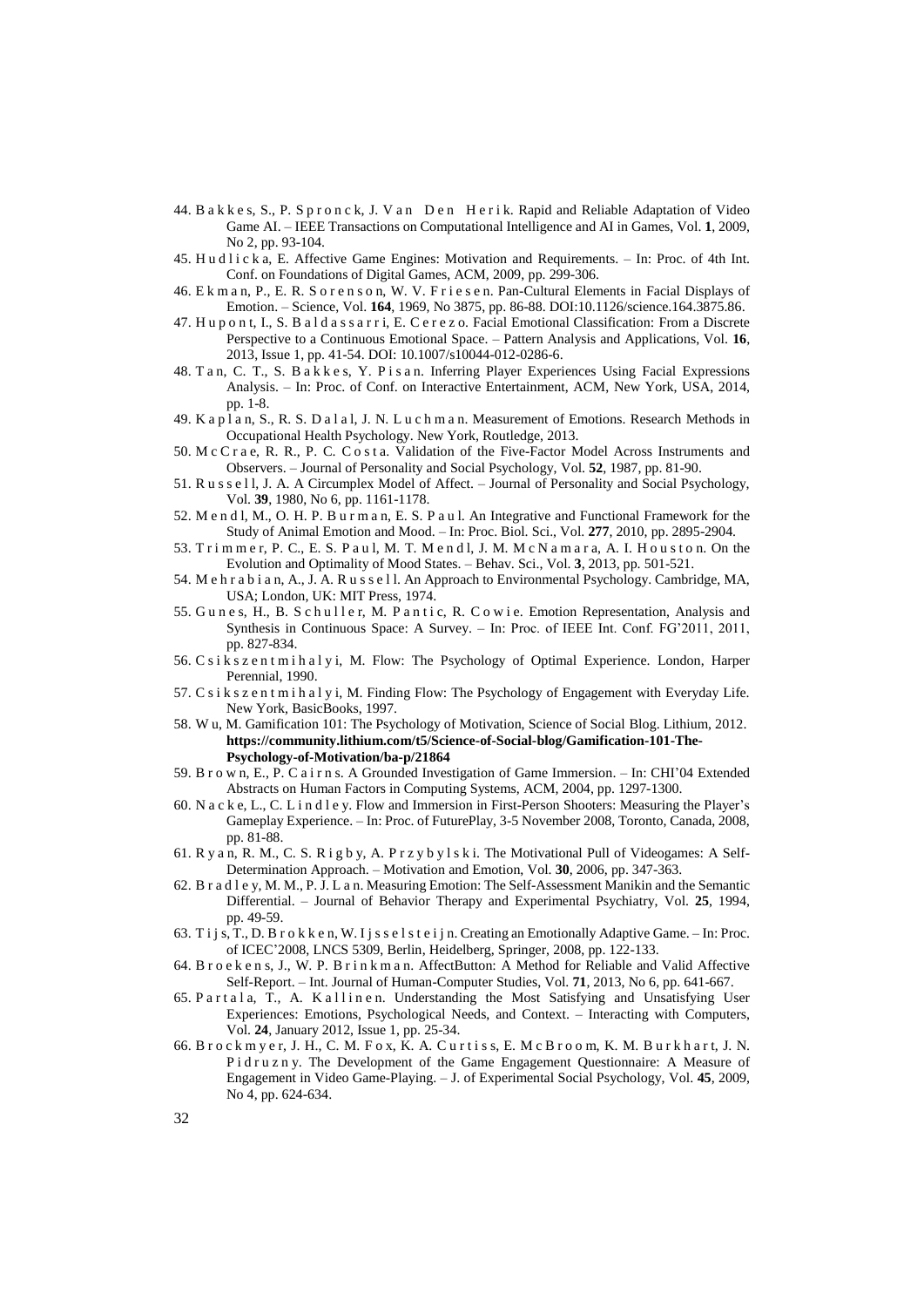- 67. M a t t h e w s, G., D. M. J o n e s, A. G. C h a m b e r l a i n. Refining the Measurement of Mood: The UWIST Mood Adjective Checklist. – British Journal of Psychology, Vol. **81**, 1990, pp. 17- 42.
- 68. B a r t l e t t, M. S., J. C. H a g e r, P. E k m a n, T. J. S e j n o w s k i. Measuring Facial Expressions by Computer Image Analysis. – Psychophysiology, Vol. **36**, March 1999, No 2, pp. 253-263.
- 69. X u, Y., A. K. R o y-C h o w d h u r y. Integrating Motion, Illumination and Structure in Video Sequences with Applications in Illumination-Invariant Tracking. – IEEE Transactions on Pattern Analysis and Machine Intelligence, Vol. **29**, May 2007, No 5, pp. 793-806.
- 70. E k m a n, P., W. V. F r i e s e n, J. C. H a g e r. Facial Action Coding System. A Human Face, Vol. **48**, 2002, pp. 4-5.
- 71. J a c k, R. E. Culture and Facial Expressions of Emotion. Visual Cognition, Vol. **21**, 2013, No 9-10, pp. 1248-1286. DOI:10.1080/13506285.2013.835367.
- 72. T a n g, H., T. H u a n g. 3D Facial Expression Recognition Based on Automatically Selected Features. – In: Proc of IEEE Int. Conf. on Computer Vision and Pattern Recognition, 2008, pp. 1-8.
- 73. B l o m, P. M., S. B a k k e s, C. T. T a n, S. W h i t e s o n, D. R o i j e r s, R. V a l e n t i, T. G e v e r s. Towards Personalised Gaming via Facial Expression Recognition. – In: Proc. of 10th Ann. AAAI Conf. on AIIDE, 2014, pp. 30-36.
- 74. J a c k, R. E., O. G. G a r r o d, H. Y u, R. C a l d a r a, P. G. S c h y n s. Facial Expressions of Emotion Are Not Culturally Universal. – Proc. of Nat. Academy of Sciences, Vol. **109**, 2012, No 19, pp. 7241-7244.
- 75. P i c a r d, R. W., E. V y z a s, J. H e a l e y. Toward Machine Emotional Intelligence: Analysis of Affective Physiological State. – IEEE Trans. Pattern Anal. Mach. Intell., Vol. **23**, 2001, No 10, pp. 1175-1191.
- 76. M c C r at y, R., F. S h a f f e r. Heart Rate Variability: New Perspectives on Physiological Mechanisms, Assessment of Self-Regulatory Capacity, and Health Risk. – Glob. Adv. Health Med., Vol. **4**, January 2015, No 1, pp. 46-61. DOI: 10.7453/gahmj.2014.073.
- 77. Berntson, G. G., J. T. Bigger, D. L. Eckberg, P. Grossman, P. G. Kaufmann, M. Malik, H. N. Nagaraja, S. W. Porges, J. P. Saul, P. Stone, M. Van Der M o l e n. Heart Rate Variability: Origins, Methods, and Interpretive Caveats. -Psychophysiol., Vol. **34**, 1997, pp. 623-648.
- 78. C h i t t a r o, L., R. S i o n i. Affective Computing vs. Affective Placebo: Study of a Biofeedback-Controlled Game for Relaxation Training. – Int. J. of Human-Computer Studies, Vol. **72**, 2014, Issue 8-9, pp. 663-673. DOI:10.1016/j.ijhcs.2014.01.007.
- 79. B o u c s e i n, W. Electrodermal Activity. Second Ed. New York, USA, Springer, 2006.
- 80. B r o e k, E. L. V an D e r, J. H. J anss e n, J. H. W e sterink, J. A. H e aley. Prerequisites for Affective Signal Processing (ASP). Technical Report, 2009.
- 81. M e r l e t t i, R., P. A. P a r k e r. Electromyography: Physiology, Engineering, and Non-Invasive Applications. John Wiley & Sons, 2004.
- 82. H e a l e y, J. A., R. W. P i c a r d. StartleCam: A Cybernetic Wearable Camera. In: Proc. of ISWC 1998, IEEE Computer Society, Washington, DC, USA, 1998, pp. 1-8.
- 83. C h a n e l, G., C. R e b e t e z, M. B é t r a n c o u r t, T. P u n. Boredom, Engagement and Anxiety as Indicators for Adaptation to Difficulty in Games. – In: Proc. of 12th Int. Conf. on Entertainment and Media in the Ubiquitous Era, ACM, 2008, pp. 13-17.
- 84. Liao, L. D., C. Y. Chen, I. J. Wang, S. F. Chen, S. Y. Li, B. W. Chen, J. Y. Chang, C. T. L i n. Gaming Control Using a Wearable and Wireless EEG-Based Brain-Computer Interface Device with Novel Dry Foam-Based Sensors. – J. of Neuroeng. and Rehabilitation, Vol. **9**, 2012, No 1, p. 5.
- 85. D a l e, A. M., M. I. S e r e n o. Improved Localization of Cortical Activity by Combining EEG and MEG with MRI Cortical Surface Reconstruction: A Linear Approach. – J. of Cognitive Neuroscience, Vol. **5**, 1993, No 2, pp. 162-176.
- 86. A y a z, H., P. A. Shewokis, S. Bunce, M. Schultheis, B. Onaral. Assessment of Cognitive Neural Correlates for a Functional Near Infrared-Based Brain Computer Interface System. – In: Augmented Cognition, HCII 2009, Berlin, Heidelberg, Springer, LNAI 5638, 2009, pp. 699-708.